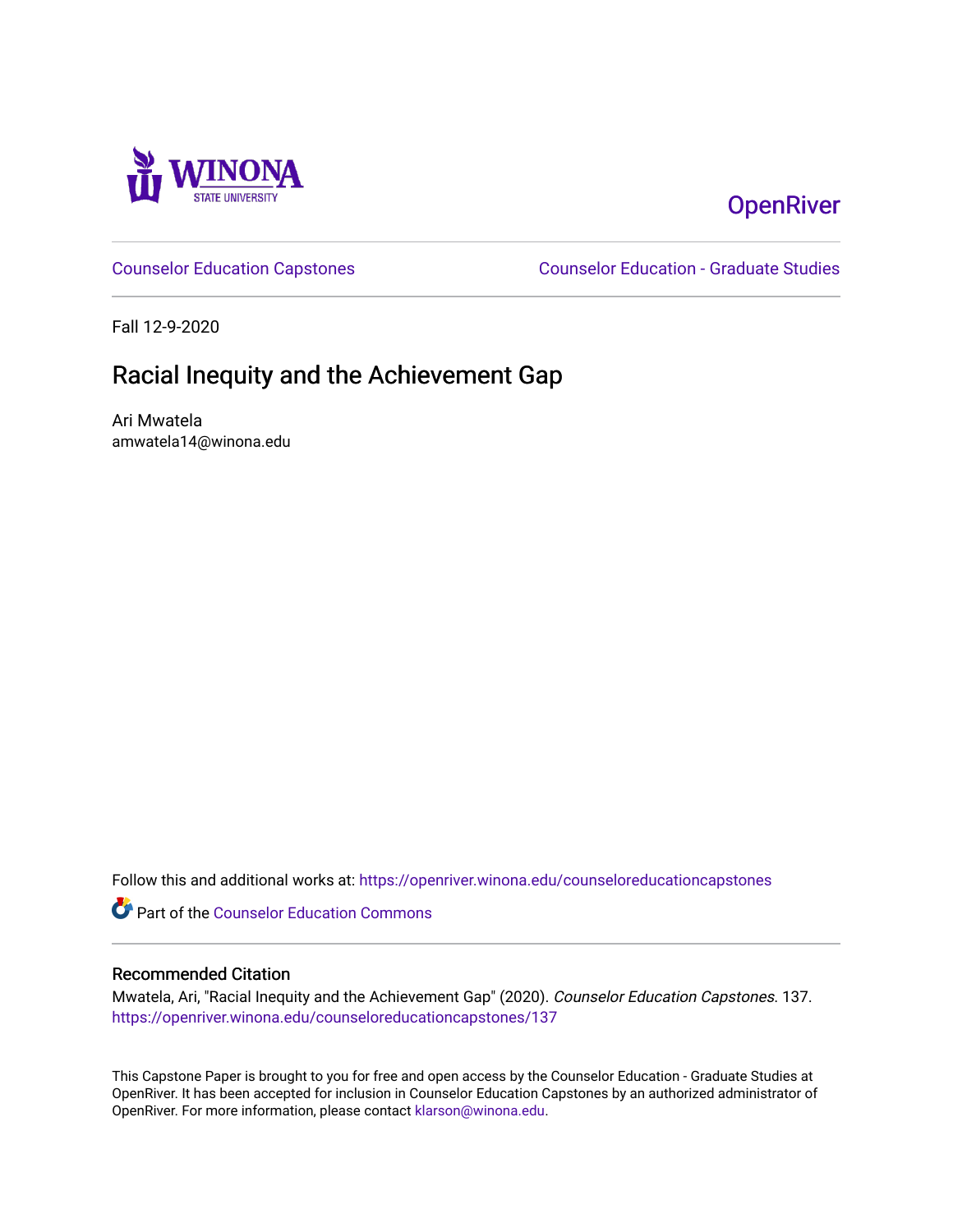Ari K. Mwatela A Capstone Project submitted in partial fulfillment of the requirements for the Master of Science Degree in Human Services at Winona State University Fall 2020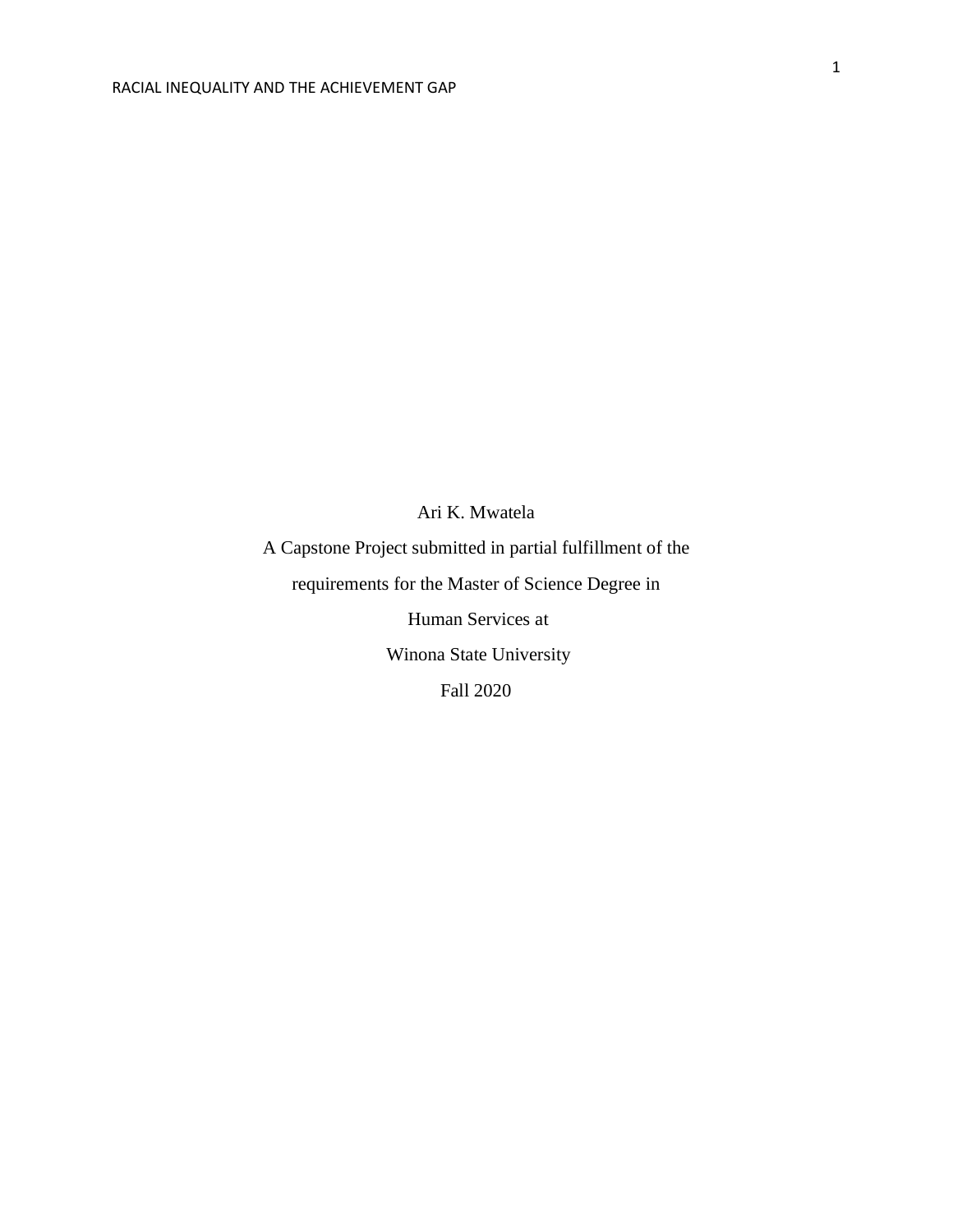Winona State University

College of Education

Counselor Education Department

# CERTIFICATE OF APPROVAL

# CAPSTONE PROJECT

Racial inequality and the Academic Achievement gap of African American Students

This is to certify that the Capstone Project of

Ari K. Mwatela

Has been approved by the faculty advisor and the CE 695- Capstone Project

Course Instructor in partial fulfillment of the requirements for the

Master of Science Degree in

Human Services

Capstone Project Supervisor: Anquinetta V. Calhoun, Ph.D.

Anguinitta V. Calhoun

Approval Date: 7 December 2020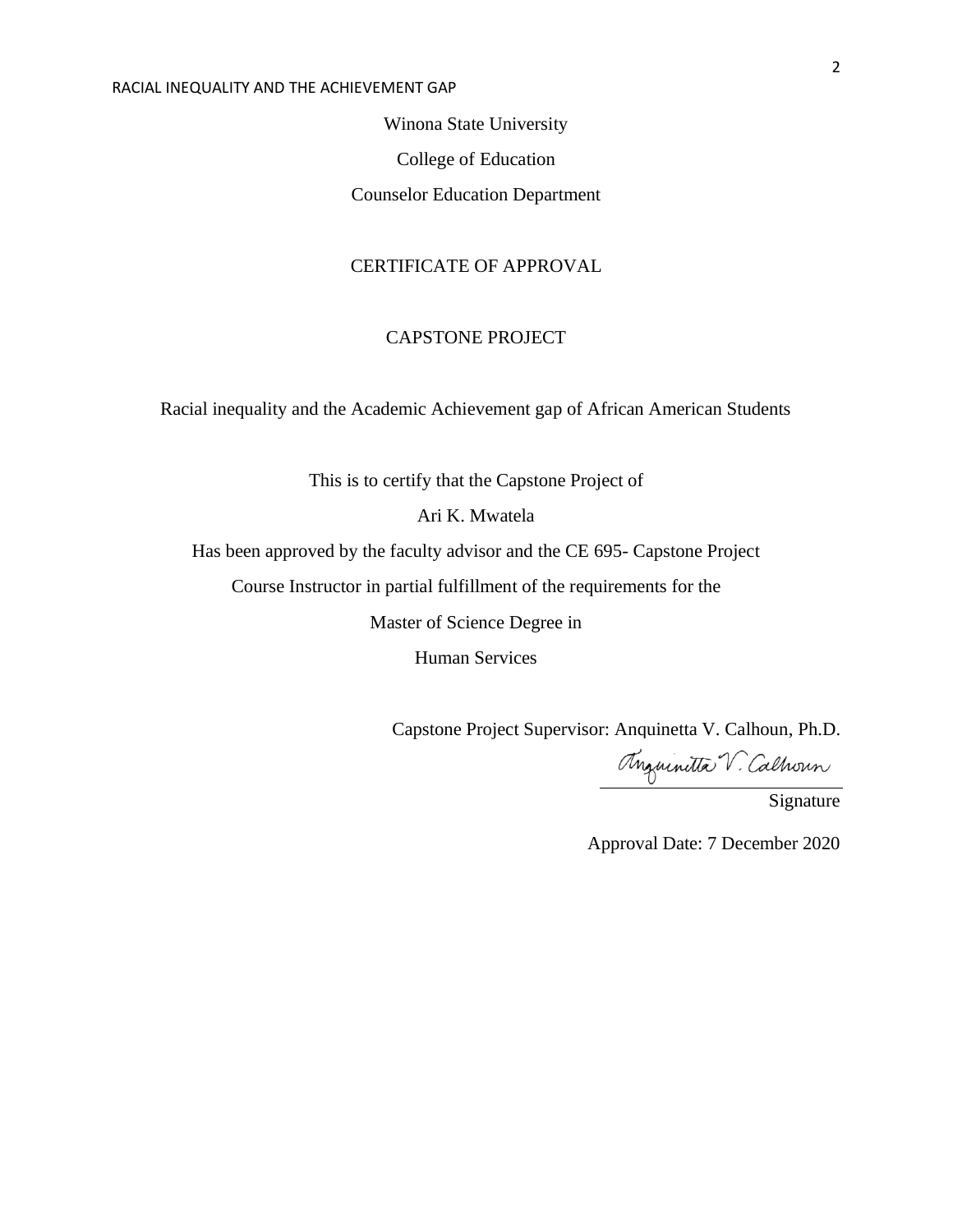#### **Abstract**

Disparities in the achievement between African American students, and their white peers are perspicuous through the exploration of the American educational paradigm; as it has remained unchanged through the decades, despite existing evidence of its need to evolve due to the dynamic American social zeitgeist. Current scholarly research seeks to illuminate the intersection of societal and systemic factors, as causes of the academic underachievement of African American students. It is worthwhile for stakeholders to consider this approach, as it is deemed to provide a more comprehensive statement, on how to intervene or accommodate students who fall within multiple marginalized groups. However, this literature review highlights the necessity of exploring the existence of the achievement gap from the singular viewpoints of racism and racial inequality. Sociological perspectives on racial inequality were explored to provide insight and create context on the passivity and apathy of systems and individuals, that instigate and perpetuate racial inequality. A survey of the markers that weaponize the achievement gap, such as disparities in discipline processes and course selection was conducted, as well as an exploration on those that functionalize it, such as disparities in grades, drop-out rates, collegecompletion rates, and standardized test-scores between African American students and white students.

*Keywords*: achievement gap, racial inequality, disparities, interventions, accommodations, educational paradigm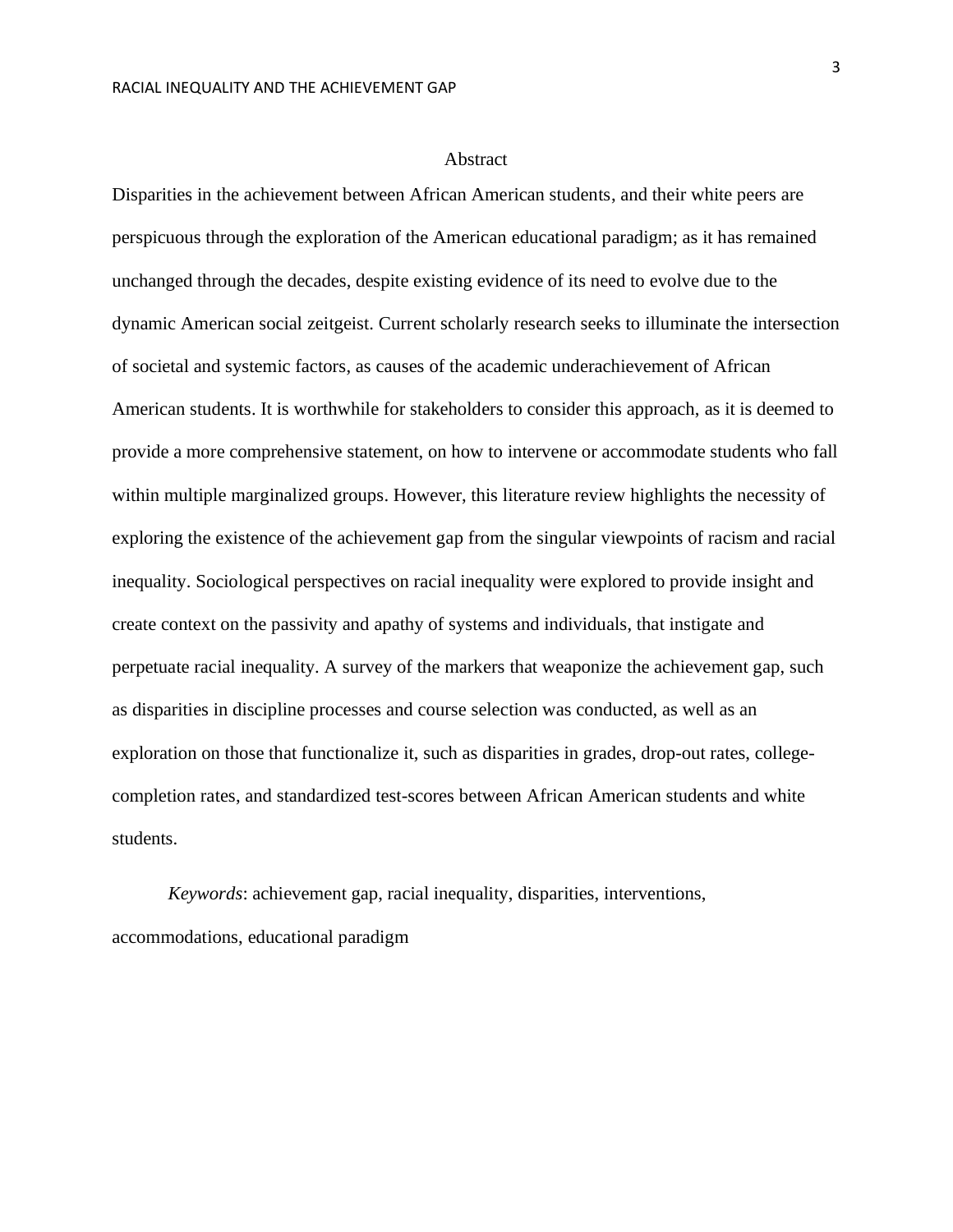# **Contents**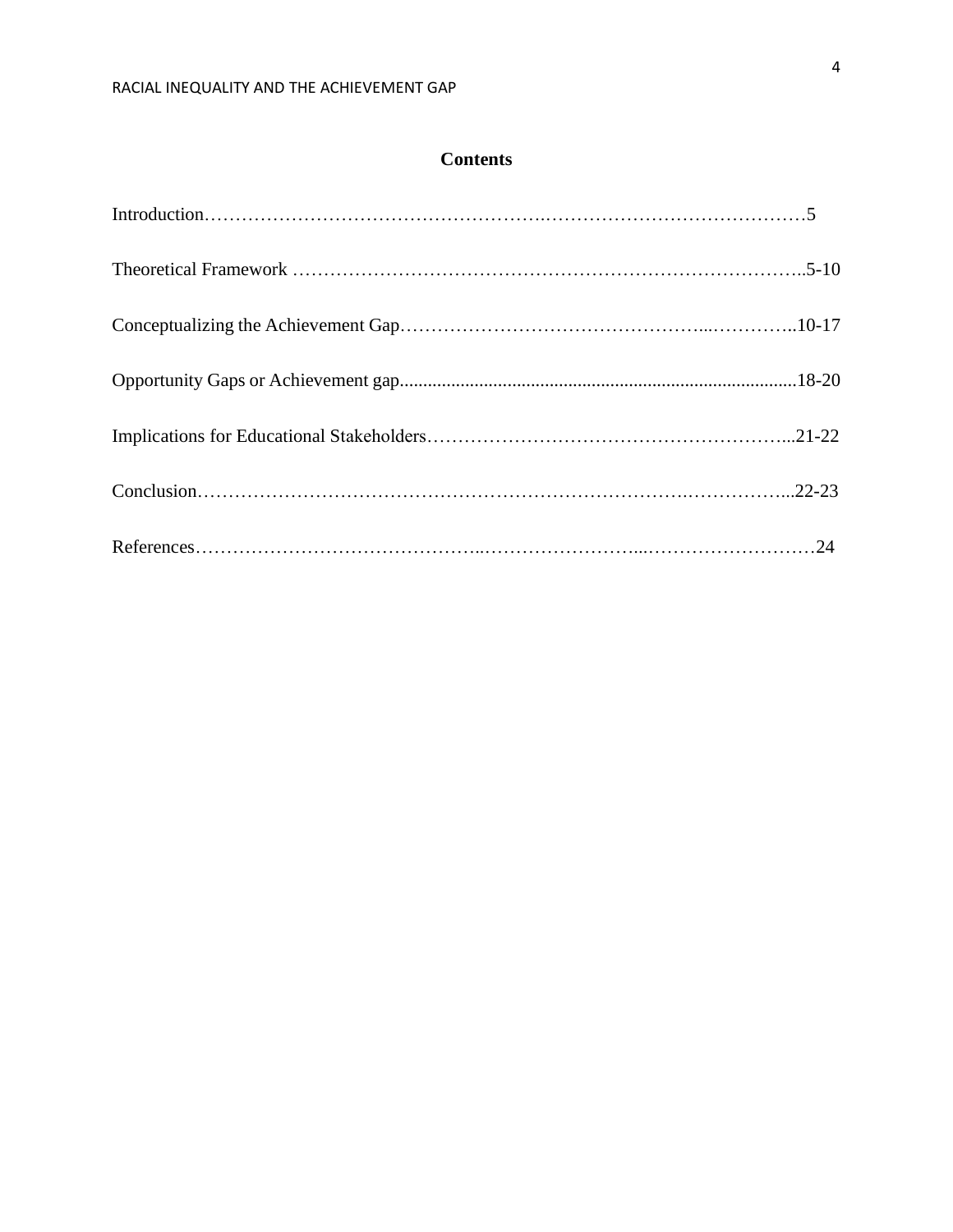#### **Introduction**

In this review of literature, disparities in academic success that exist between white students, and African American students will be discussed. A dissemination of the nuances in racial inequalities will be conducted in order to provide the framework for conceptualizing the gaps in academic achievement between white students, and African American students. Pedagogical processes and intervention programs will also be discussed to highlight gaps in the provision of equitable services by educational institutions and their stakeholders. Lastly, roles that stakeholders such as teachers and school counselors can play to assist in the provision of inclusive, and equitable services to African American students will be discussed for the reader to assess at their discretion, and may provide future content for more researchers to explore on this topic.

### **Theoretical Framework**

Race has been used by various individuals, systems, and societies to create different realities for individuals. In the United States of America, the realities and lives for people of color look remarkably different and despondent when compared with the realities of white Americans, with many of them facing discrimination and marginalization even as they participate in activities that are considered normal, such as visiting a coffee shop, or grilling in a public park, (Dorau, 2020, p.1). Muhammad (2015), mentions how bizarre it is to realize that the amount of melanin one possesses in the United States of America places them in spaces where they can either stand to gain more, or lose out on more educational opportunities, as he further illustrates that societies have constructed certain perceptions based on the race of individuals, a phenomenon that is ludicrous, as race is a social construct in of itself, (p.15). A perception births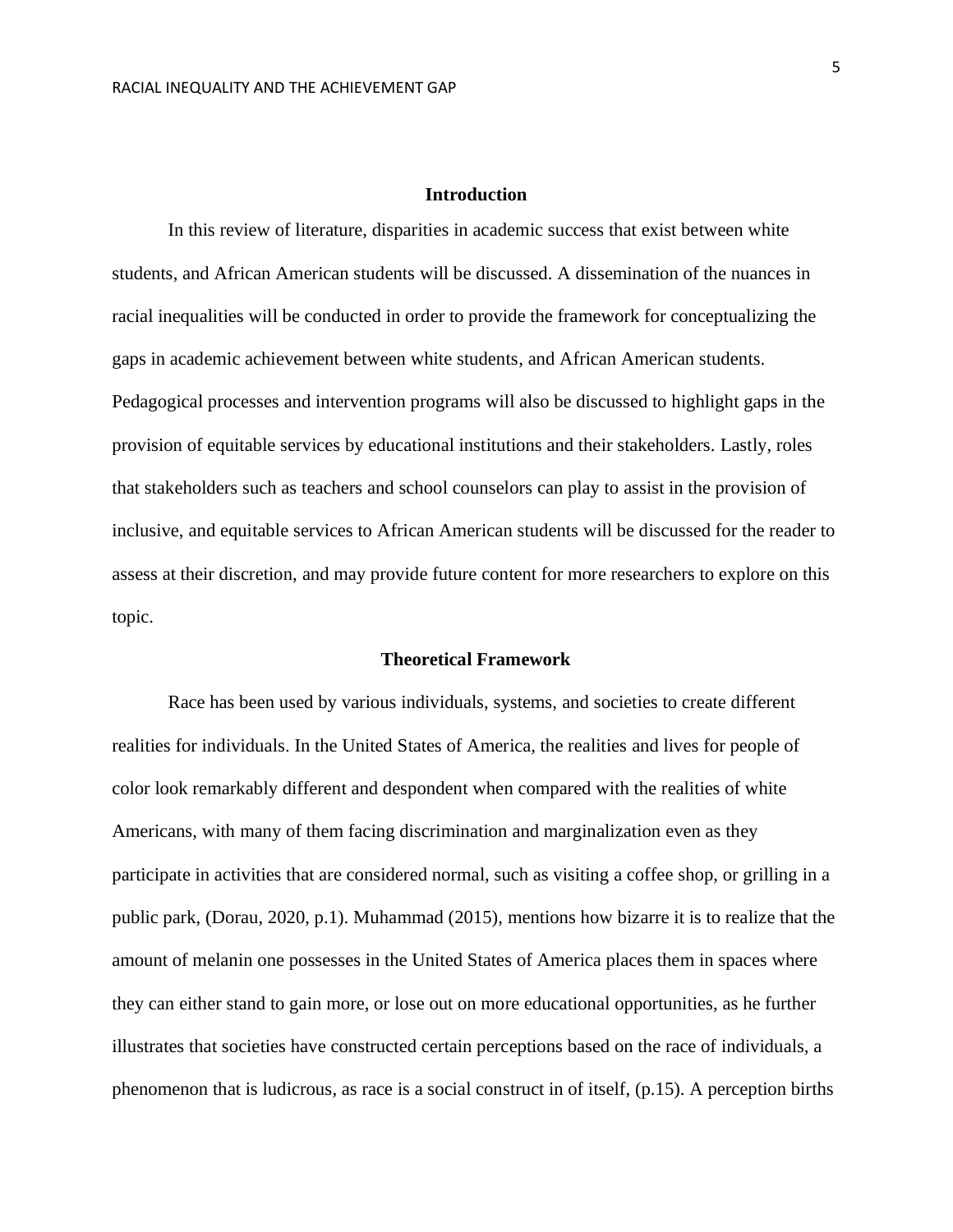the actions and reactions of the individuals in society, as the upholding of certain beliefs belies the concept and nuances of racism (p.17-19). Melamed, Munn, Barry, Montgomery and Okuwobi, (2019) call attention to the malleability of racism, stating that all perceptions are made, and therefore can be unmade through paying attention to the how of the situation instead of the why; pinpointing steps in the process where interventions can be made. An examination of how these 'meanings' are created and maintained in society can be conducted through three different sociological perspectives or schools of thought; functionalism, conflict theory, and symbolic interactionism (Muhammad, 2015, p.19).

Muhammad, (2015) writes of the fundamentals of these sociological perspectives; functionalism posits that anything upheld in a society for an extended time must serve a particular purpose for the society it exists in, functionalists would therefore state that racism and racial discrimination exist to serve as a function or a dysfunction for an individual or group of people in American society, (p.19). It is on this fundamental that *functional inequality* is borne, a concept that explains talent is not distributed equally and therefore society produces unequal opportunities, especially in progressive societies that thrive on the stratification of groups based off their perceived intellect. (p.44)

Conflict theory posits the dynamic nuances in the in-group, out-group analogy; stating that a systemically powerful majority group actively participates in a systematic disenfranchisement of members of another group, often in the spirit of suppressing their rights, thereby actively or passively contributing to their continued discrimination, (Sue, 2015, p.100). At the core of the theory is the establishment of in-groups and out-groups, where there is a constant solicitation of a divide based off the differences certain members of society believe are crucial to the determination of one's class, (Sue, 2015, p.98).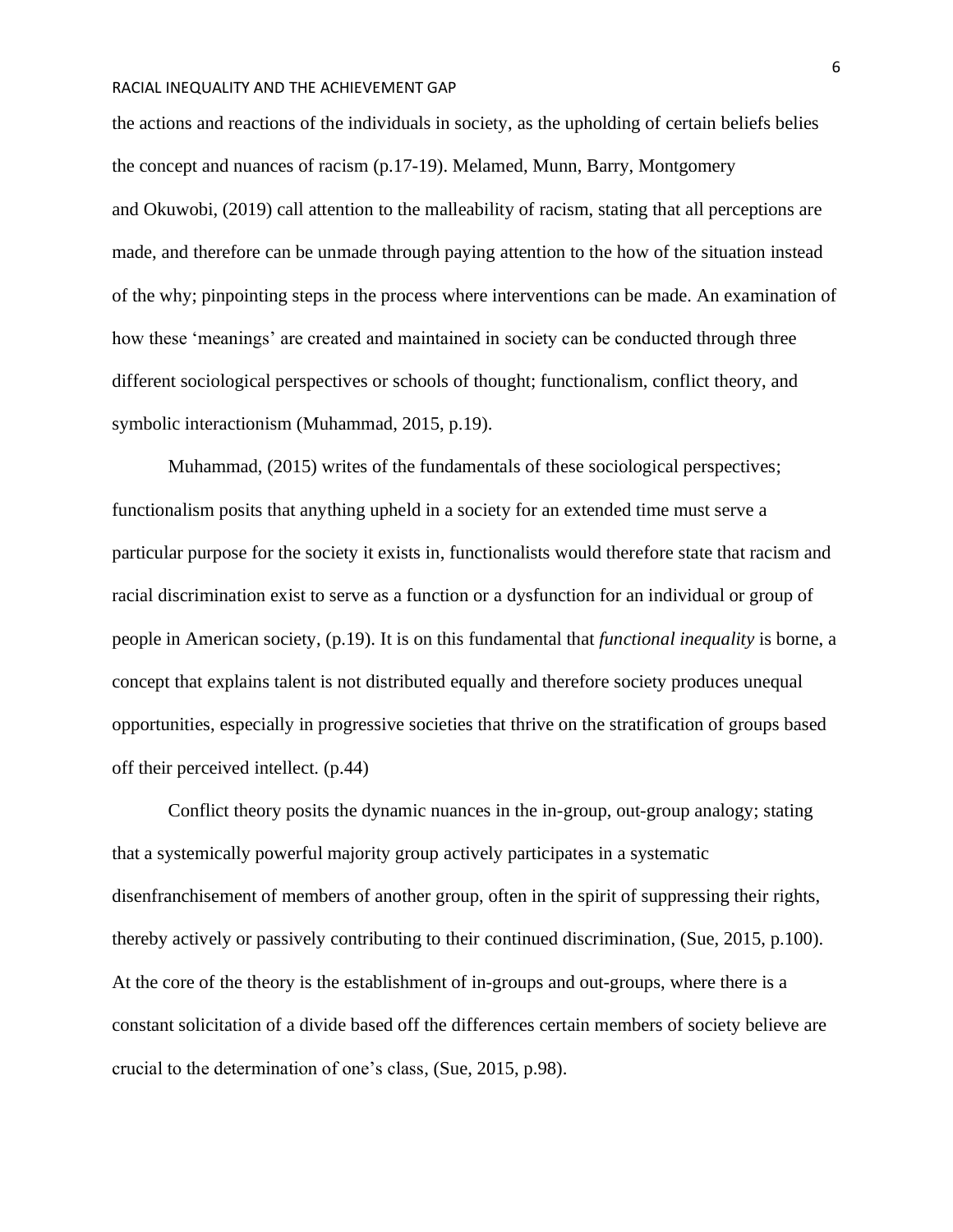According to those who rely on interactionism in understanding race, it is the symbols of race and not race itself that create incidences of racism and racial discrimination. Interactionists have developed a framework for this phenomenon called the bias of crowd's model (BoS) which stipulates that individuals formulate associations dependent on the level of environmental racism surrounding them at the time. In this regard, individuals' perspectives are simply by products of their environment, and take a passive role in encouraging racial discrimination, Gawronski & Bodenhausen, (2017). A counter to this model's framework is the belief that preconceived associations hold a greater influence in formulating perceptions and beliefs, Sue, (2015) retells the story in which a white woman states that her grandmother feared all black men because she was attacked by black men, and not because she was prejudiced against them. It is posited at the end of the retelling, if the grandmother would fear all white men if her attackers were white instead, (p.8).

Symbols of black men as brutes and thugs have been interpreted as fact leading to the creation of stereotypes that are harmful to the livelihoods and psyche of black men, making it plausible in the story above that the grandmother already possessed beliefs regarding the morality of black men and grasped at her single misfortune to confirm what she believed all along, that black men were to be feared, (Sue, 2015, p. 9). Gawronski and Bodenhausen (2017), explain this through the framework of the associative-propositional evaluation model, which posits that stimuli interact with an individual's mental associations to produce specific mental contents (i.e. a person's mental representations affect their perceptions) only if they had stored pre-conceived associations about particular individuals.

A culmination of these different perspectives might have led to the emergence of a theory known as critical race theory. According to Muhammad (2015), the theory posits three lines of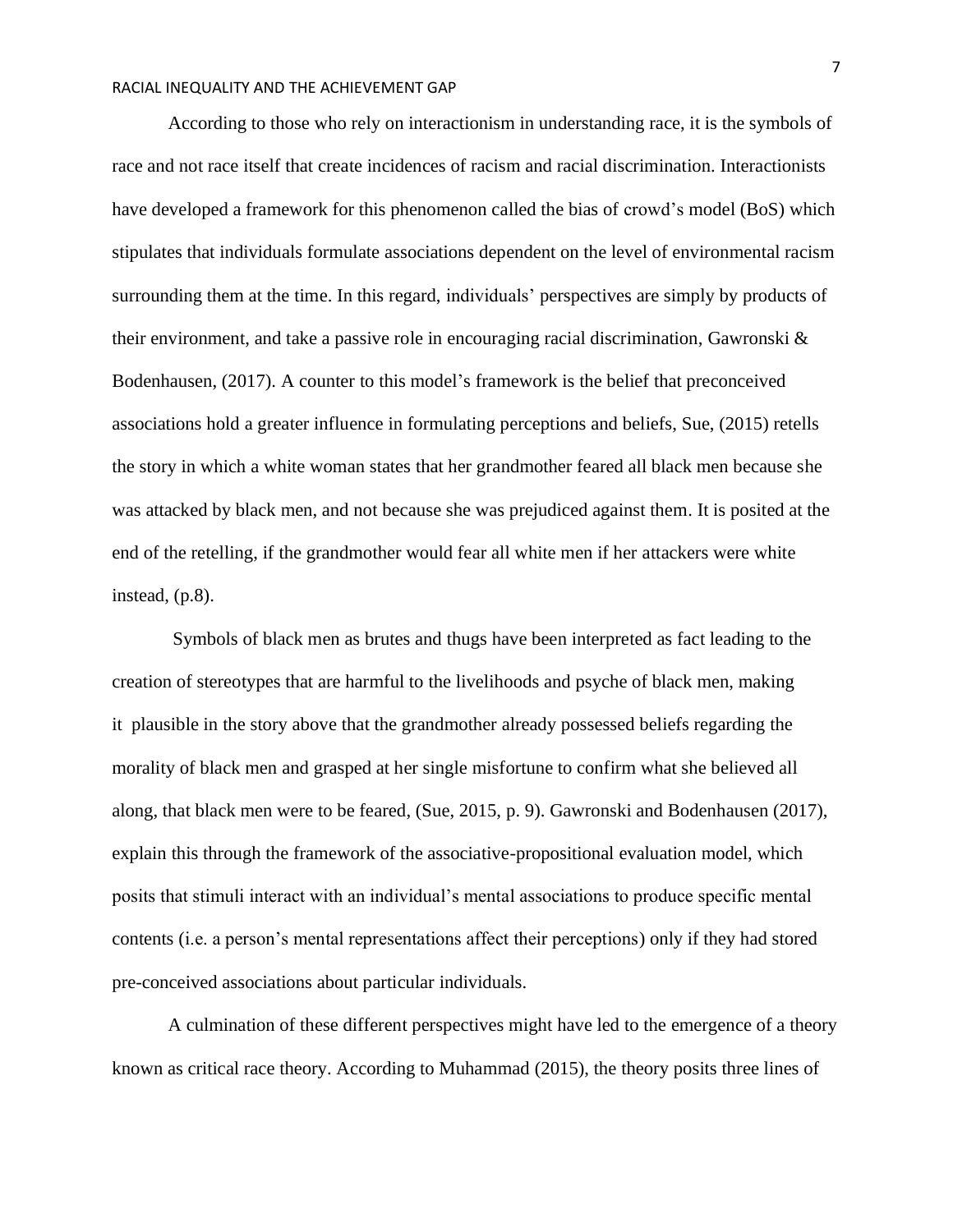thought; a) that racism is considered as one of the standards in which a society should function and is therefore normal, b) that majority of the American population isn't willing to divest of their assets or psychological advantage in order to eradicate racism, and c) that racism is a social construct created by the manifestations of the relations and thoughts different people have. If we were to rely on hindsight, critical race theory should direct us to strive for a society that pleads empathy, integrity, and transparency when it comes to discussing or advocating for the eradication of racism, as a lack of these qualities would only serve to create further dissention between a society's perceived in-groups and out-groups, (p.19-20)

According to Dorau, (2020), it is just as important for us to consider why certain perceptions came to be in addition to why they are upheld. The genesis of racial inequality in the United States can be traced back to the kidnapping and enslavement of Africans who were brought to work for white masters on farms and houses for meager or no wages; "racial inequality is a long labored and complex concept borne out of the actions of European settlers in the Americas, (p.1). An industrial revolution, war, and consequently a shortage of labor led to the kidnapping of nearly "12.5 million Africans who were shipped to the Americas," who were used for labor and traded between slave masters for generations thereafter (Dorau, 2020, p. 1).

Dorau (2020), expands on the conscious retelling of racial history in the Americas with her insight into the duplicity of so-called reformation, a turn in the tide was seen to occur with the Emancipation Proclamation of 1863, followed by the ratification of the Thirteenth amendment which ended the legal tenure of slavery in the United States. She intimates that these changes however did not extinguish the discrimination of people of color, in fact, it allowed for more sinister forms of discrimination to occur, what modern day literature on race and race talk has named, 'microaggressions.' A historical example of this phenomenon would be Abraham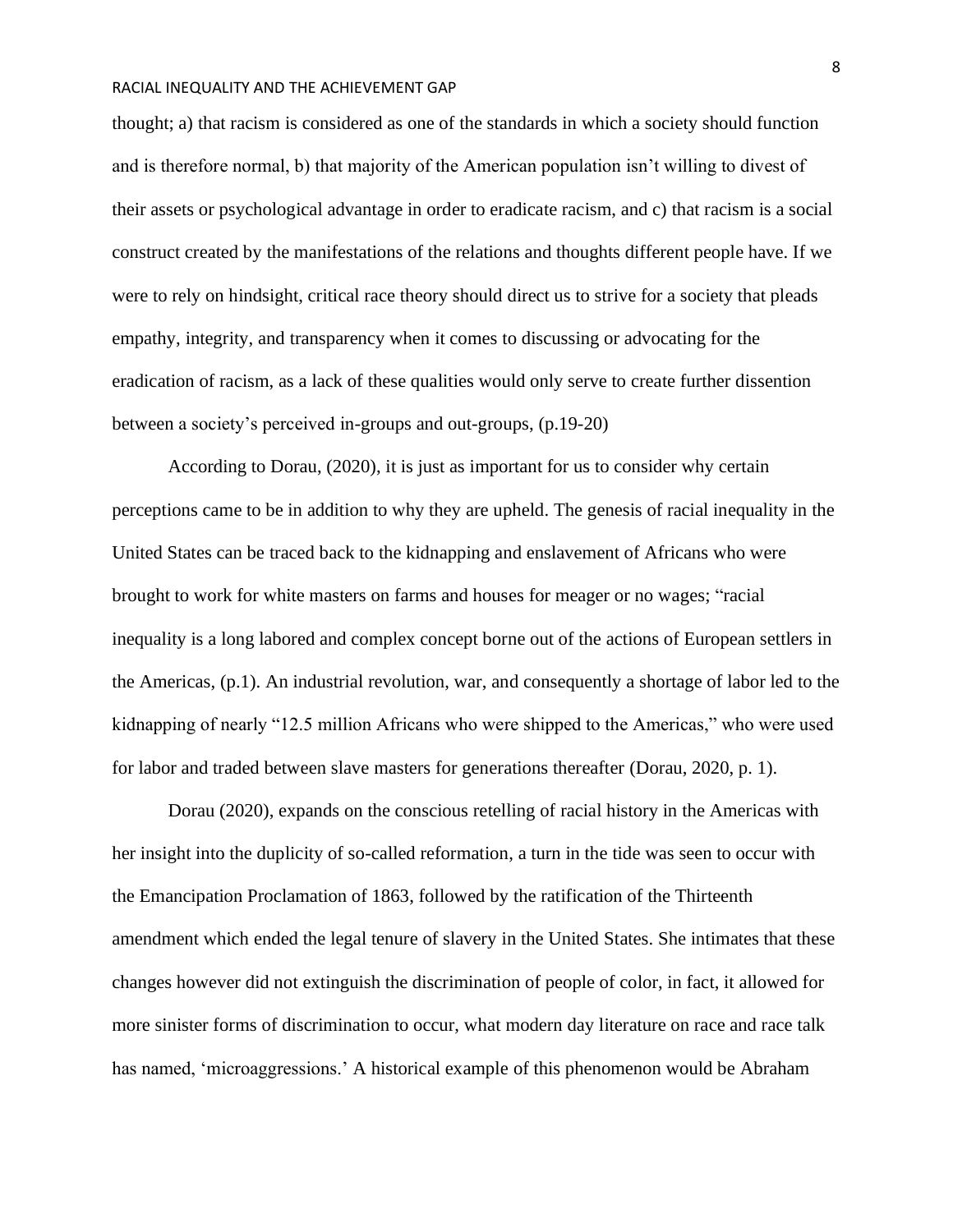Lincoln's predilection to referring to white people as the superior race despite his fight for the freedom of slaves from their slave masters (p.2)

It is said that The Emancipation Proclamation was particularly important for slaves who resided in the South as they reportedly made up one-third of the entire population. Over time, more effort was placed to ensure people of color were afforded equal rights to their white peers through the passing of the Civil Rights Act, as well as the announcing of the fourteenth and fifteenth amendment. It unfortunately became clear in the decades to come that these legal turns did not mollify upheld beliefs that people of color occupy an inferior position in society; once the federal government pulled its troops from the South, a surge in the mistreatment of Black people occurred in the 1870's.White supremacist groups such as the White League and the infamous Ku Klux Klan led and instigated efforts to carry out heinous and violent acts against Black people, with the former receiving support from law enforcement as they sought to impoverish Black people and their communities (Dorau, 2020, p.2).

Introduction of the Jim Crow laws saw to it that injustices against Black communities permeated institutions in public service such as in education, where institutions that served black students were afforded substandard services in comparison with institutions that served predominantly white students. Disparities in educational outcomes between Black and white students were a result of a conscious act performed by some officials, for example the purposeful act of little to no investment in southern black schools by federal and local governments that resulted in poor educational outcomes for Black children, (Dorau, 2020, p.3)

Insidious practices such as explained above help feed into the current narrative of American society existing both as a beacon of egalitarian values i.e., that all individuals are treated equally and are provided the same opportunities and resources to excel in society, as well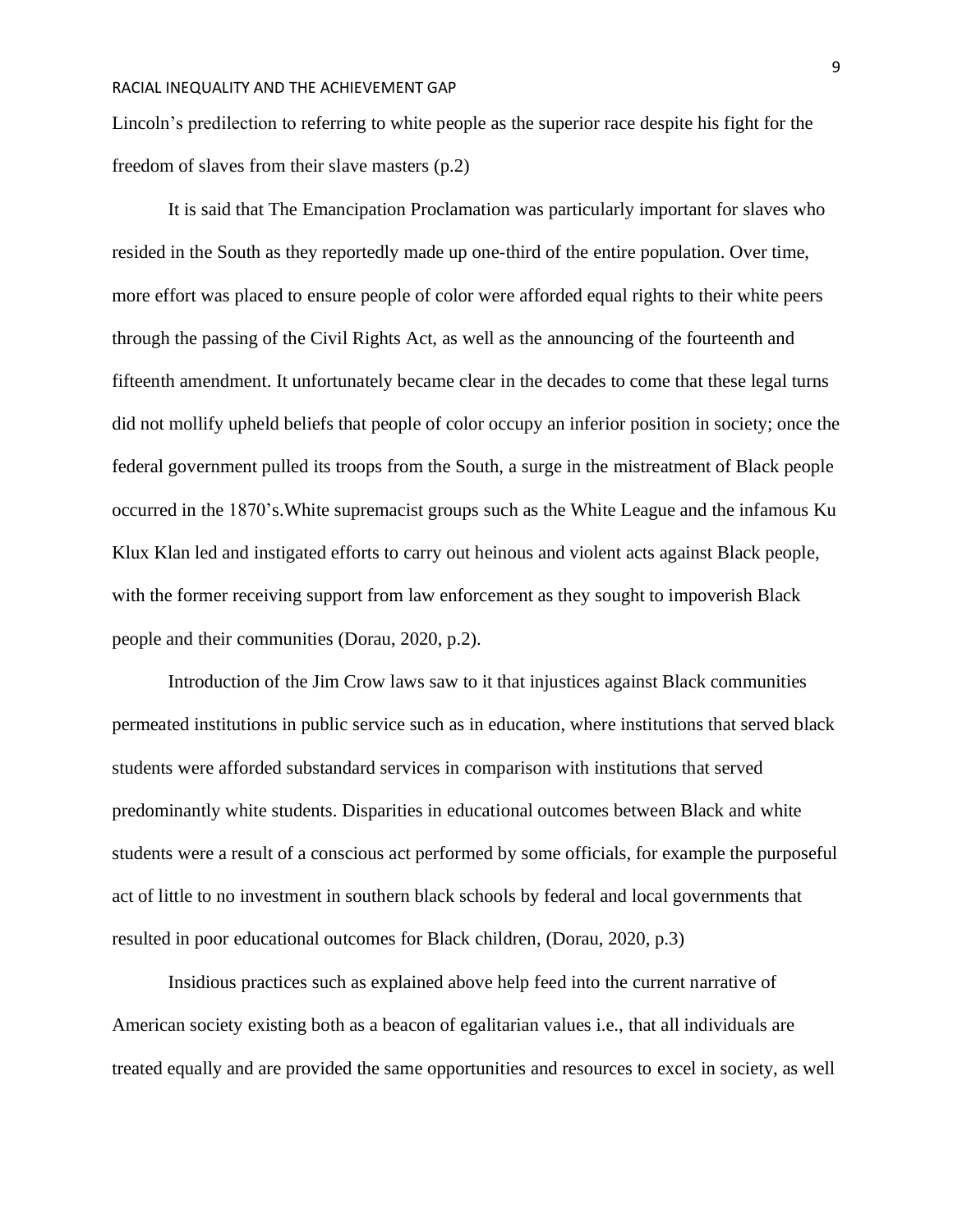as an upholder of meritocratic ideals i.e., that intellect will always positively satisfy achievement, (Muhammad, 2015, p. 37-40). It is of course a concept disputed through research by scholars for example, Anderson (2012), carried out ethnographic research in inner-city neighborhoods focusing on their schools that served a Black majority of students, it was found that Black children, especially Black males, face considerable environmental and systemic distress that lead to poor academic outcomes, (pp. 594).

#### **Conceptualizing the Achievement Gap**

Education is often touted as a tool in which an individual can achieve their dreams. In following with projected American ideology that supposedly stands for egalitarianism, every student regardless of race, socioeconomic status, and any other variable factors should have an equal chance at achieving academic success, Muhammad, 2015, p.37). Well documented though, is the absence of equality in educational quality standards, Fram, Miller-Cribbs, and Van Horn (2007) emphasize that the American educational system does not uphold an egalitarian ideology, and in fact racial inequity and socioeconomic status play a big part in determining the success that students experience. Researchers have documented other perspectives when it comes to conceptualizing the achievement gap such as cultural and attitudinal differences that directly affect the student, as well as cultural dynamics that sustain achievement gaps such as functionalism that would posit that current social and economic inequities are integral to the ecosystem in existence, and exist within people of color for a reason, (p.310).

According to Muhammad (2015), the achievement gap can be defined as the identifiable differences in the level of academic performance, and success within various groups of students. He states that various scholars and researchers have focused on racial inequality as a forerunner and attributing factor on the existence of the achievement gap (p. 13). Scholars have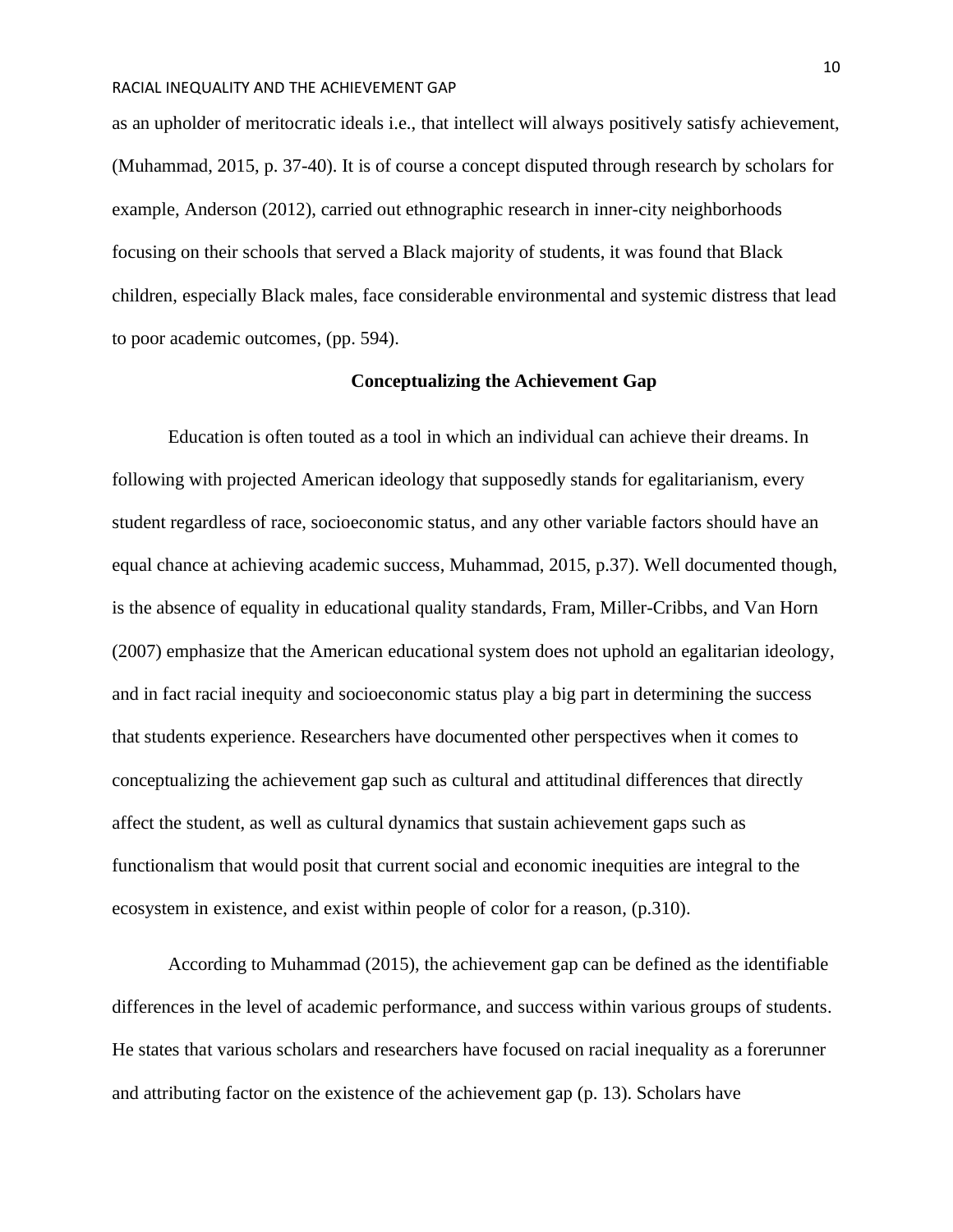disseminated this implication and posited that the markers of the gap can be accounted for through disparities in, "grades, standardized-test scores, course selection, drop-out rates, discipline processes, and college-completion rates (Muhammad, 2015, p.13).

## **Grades**

The achievement of African American students has been extensively researched, especially in the framework of the Black-white achievement gap. According to Muhammad (2015), the American educational system looks primarily to a students' performance in two major areas of study; mathematics and English. A student's performance in these two areas is recorded into their Nation's report card (NAEP), which is accessible to various institutional and community stakeholder's for analysis (p. 15). An uptick in the general performance of African American students has been reported by the NAEP, unfortunately, disaggregating this data has displayed a disturbing trend regarding the Mathematics and English performance rates of African American students; a staggering amount of African American students graduate twelfth grade only possessing eighth-grade level knowledge in both Mathematics and English (p.15).

Hallinan (2001), reports that a study conducted by the NAEP reveals other concerning trends in the achievement of Black students, stating that black students are more likely than their white counterparts to repeat a grade, are less likely to complete their college courses if they are accepted into a higher education institution, and upon the completion of college, receive discouraging feedback from employers who will compensate their white peers at a much higher rate than they will compensate them (p.52-53).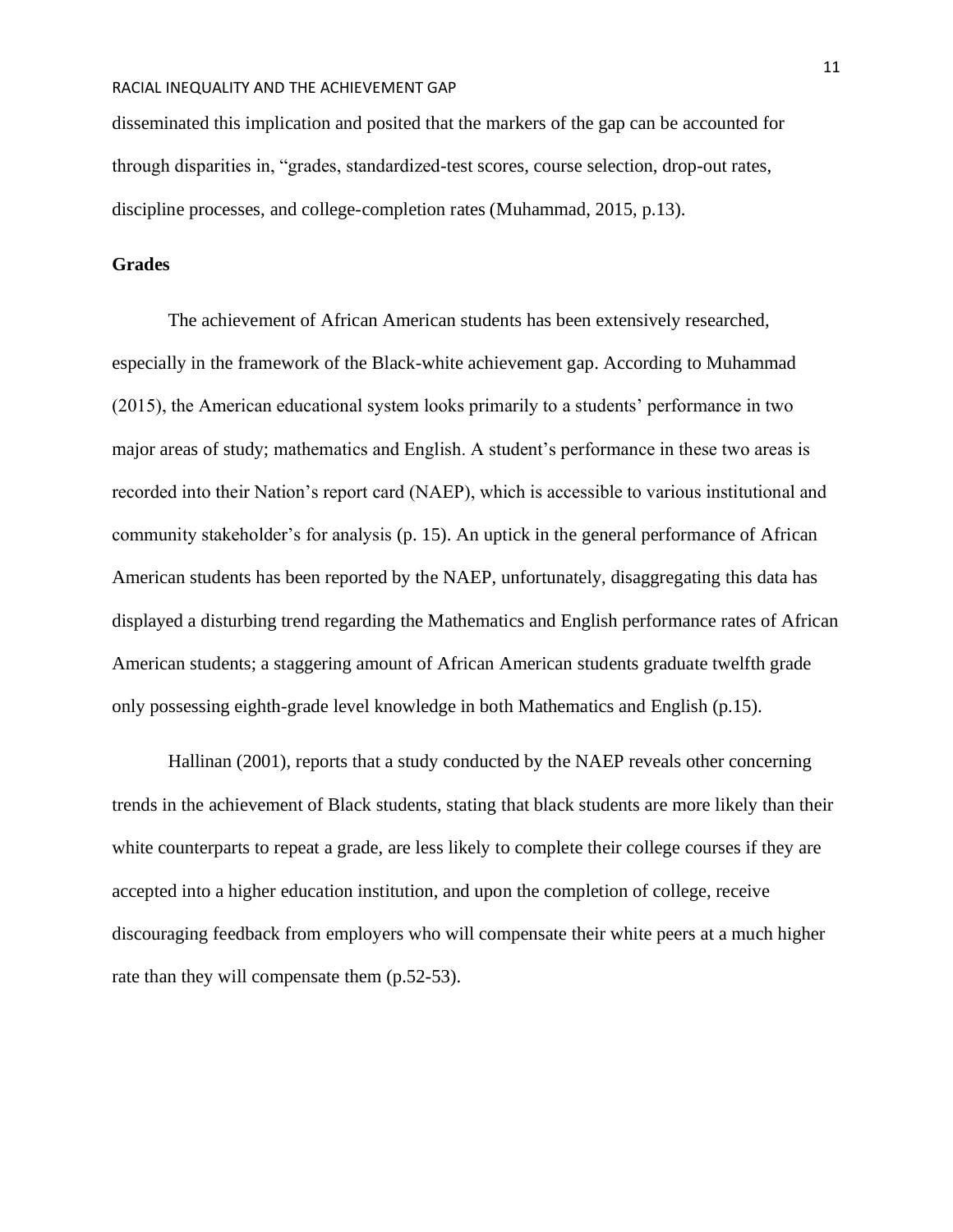#### **Standardized test-scores**

As previously mentioned, meritocracy is one of the dominant features of the values we see in American society, and this ideal that views perceived intelligence as being a gateway to opportunities. Au (2016), delves into the effects of this ideal within the pedagogy, explaining that standardized test-scores rely heavily on perceived intelligence which is measured within a Eurocentric framework (p.39). It should be noted that the concept of measurable intelligence was pioneered as a racial project in the United states; "cognitive psychologists such as Henry Goddard, Lewis Terman, and Robert Yerke's misrepresented the IQ test created by French psychologist Alfred Binet, by marrying intelligence with race and class politics," and creating now disputed ideologies on the existence of higher levels of intelligence only existing within white, upper class individuals (Au, 2016, p. 30).

Standardized testing was created for the purpose of creating equality within the distribution of opportunities for students, but due to the systemic stronghold that attributing factors such as racial inequality play in the availability of environmental opportunities, it has only stood to create more unequal opportunities for students of color (Au, 2016, p. 40). On this matter, it is concerning that educators persist in the use of standardized testing as a determinant of academic pathways for students, As it is explained further in the study, "test-based structural denial works to diminish the social presence of other attributing factors such as race and poverty," creating the illusion that individuals who don't succeed didn't try hard enough (p. 46)

Hung, Smith, Voss, Franklin, Gu, & Bounsanga (2020), conducted a study to determine the impact of opportunities in the environment on the achievement gap within the educational institutions in the community. Results of the study indicated that in addition to economic inequality and household educational attainment, racial inequality was an attributing factor to the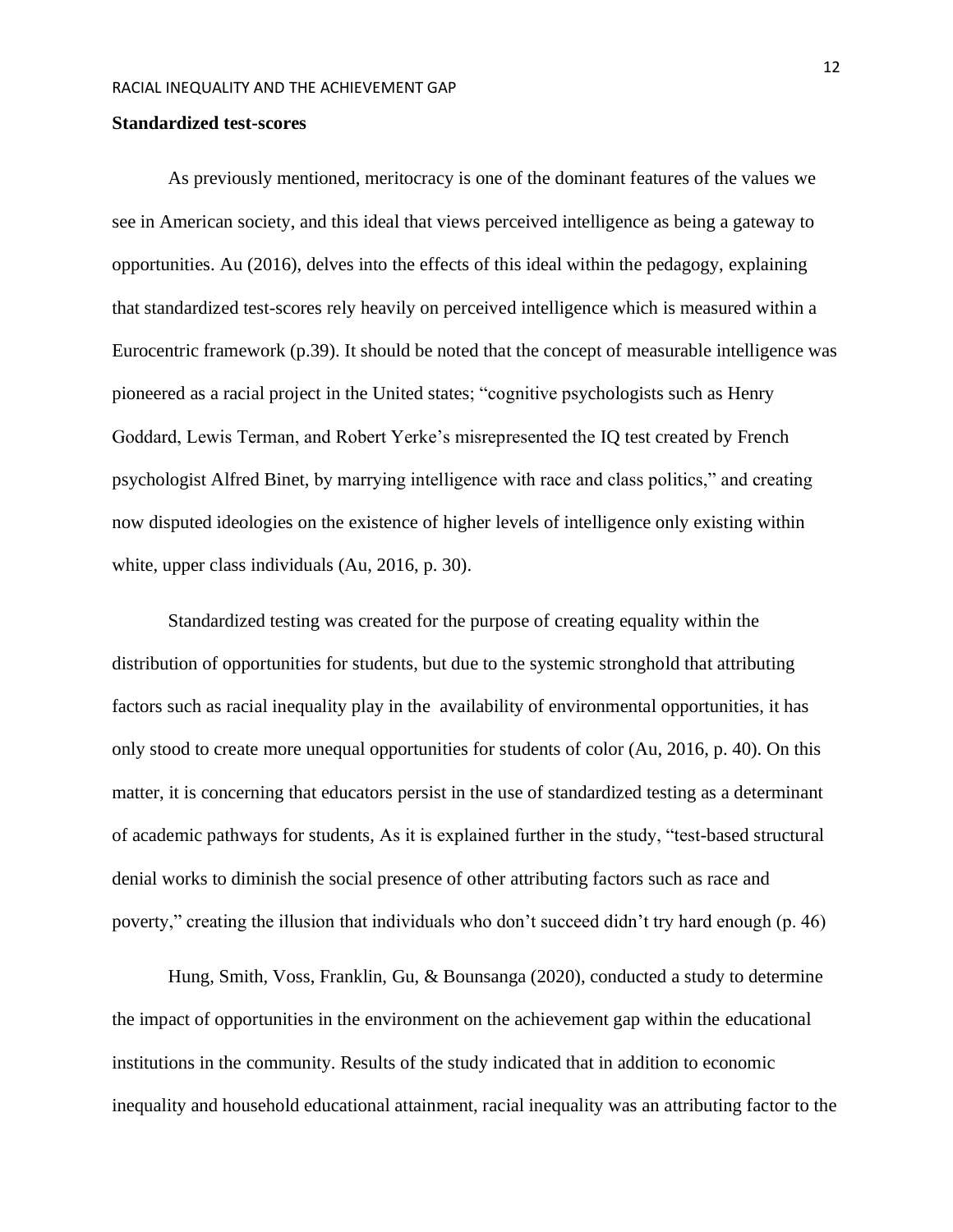levels of achievement among the student population. In the study, which focused on students between the third and eighth grades hailing from 2,868 diverse school districts, the achievement gap was operationally defined in the framework of standardized test-scores as well as the grades of the students on two subject areas: Math and English. In comparing attributes of interest such as race with the test scores of students, results of their study indicate that districts that housed more ethnically diverse students displayed lower performance scores in math and English (p.176-179).

## **Course selection**

Other researchers emphasize this point further, according to Muhammad, (2015, p.14) high schools in the United States that serve student populations dominated by students of color are less likely to offer rigorous higher-level Science or Math courses when compared with schools that serve predominantly white students. Furthermore, students of color tend to represent a miniscule percentage of students enrolled in gifted programs even in schools where they are dominantly represented in the general student body; they are more likely to be placed in classes with less experienced educators than their white peers, and face expulsion and suspensions from school at rates three times higher than their white peers (p.15).

#### **Discipline processes**

Morris and Perry (2016) delve into the role that punishment plays in the underachievement of African American students, they posit the following:

Punishment is seen as a novel culprit in the underachievement of African American students but should be highlighted as a primary cause due to the insidiousness of its effects. Punishment is doled out on perceptions, and therefore can be influenced by biases; it can also vary in intensity such as an in-school detention versus a school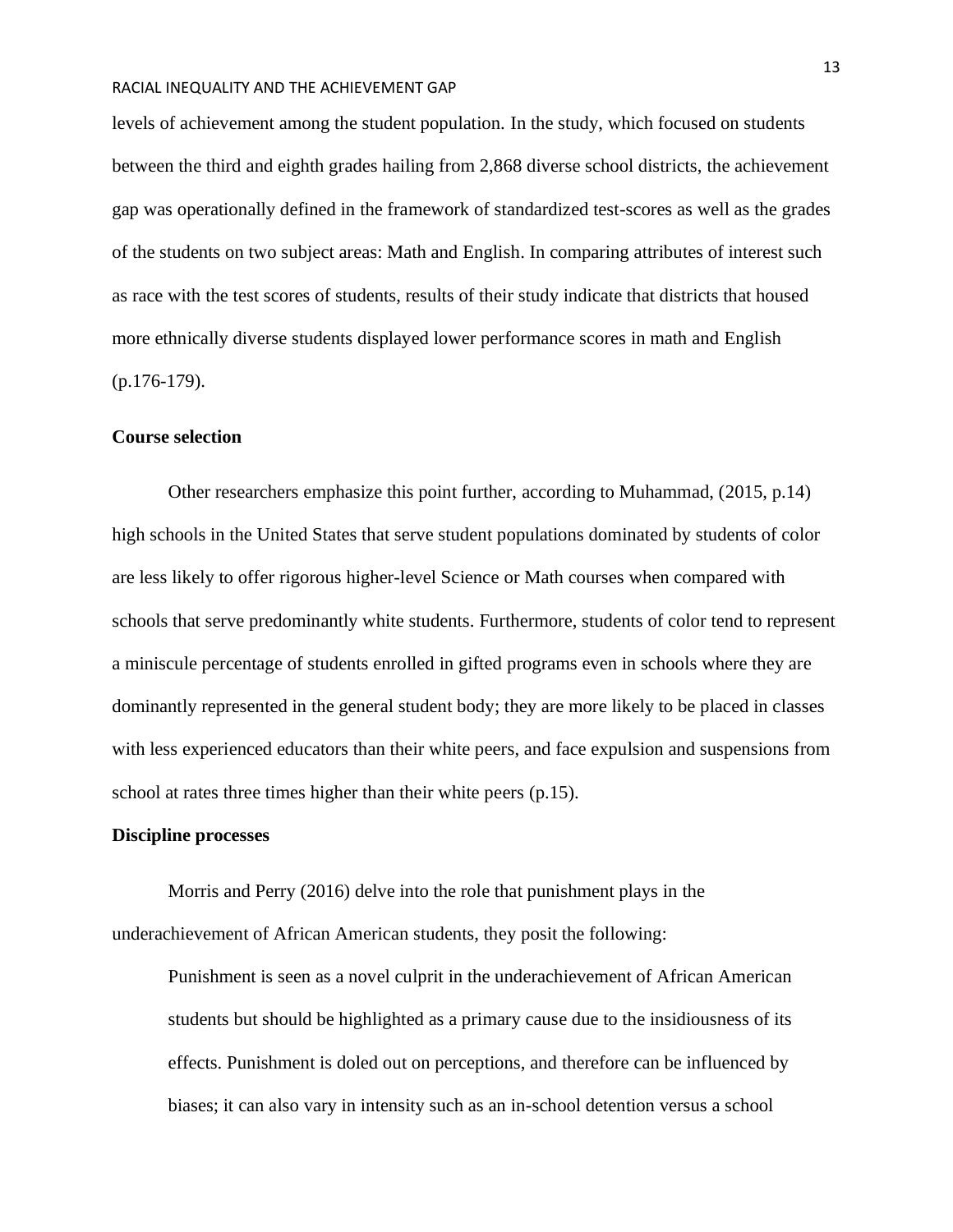suspension which pulls a student away from the school entirely, and finally exclusionary activities such as detentions and suspensions are over used due to the scant knowledge on other behavior management practices that could be effective in shaping desired behavior. It is argued that the discipline flow chart has been formulated to mirror a prison rehabilitation framework, with slogans such as 'zero tolerance policies' that increase the frequency of major repercussions for slight infractions, as well as the presence of uniformed police officers in schools. (p. 69-70)

A meta-analysis of the literature suggests that punishment has been racialized within the school setting, as evidenced by a study conducted by the Children's Defense Fund, that found African American students were three times more likely to be suspended from school than their white peers, and were more likely to face an escalation in their behavioral reprimands such as mandated court appearances and probationary services. In earlier research, it was found that one out of six African American students were suspended from school within the school year, and that schools that hosted many minority students dictated 'zero tolerance policies' as their first course of disciplinary action. is important to understand the impact that escalated forms of punishment have on learning and academic success in order to conceptualize the crux of the problem. It is important to understand the impact that escalated forms of punishment have on learning and academic success in order to conceptualize the crux of the problem; suspensions are reported to provide no favors to the academic success of a student, in fact, schools that report a high number of school suspensions also report low academic performances from their students (Morris & Perry, 2016, p. 70-71).

In a meta-analysis of literature, Gregory, Skiba, and Noguera, (2020) discuss punishment within the framework of safety efforts and racial disproportionality in ethnically diverse schools.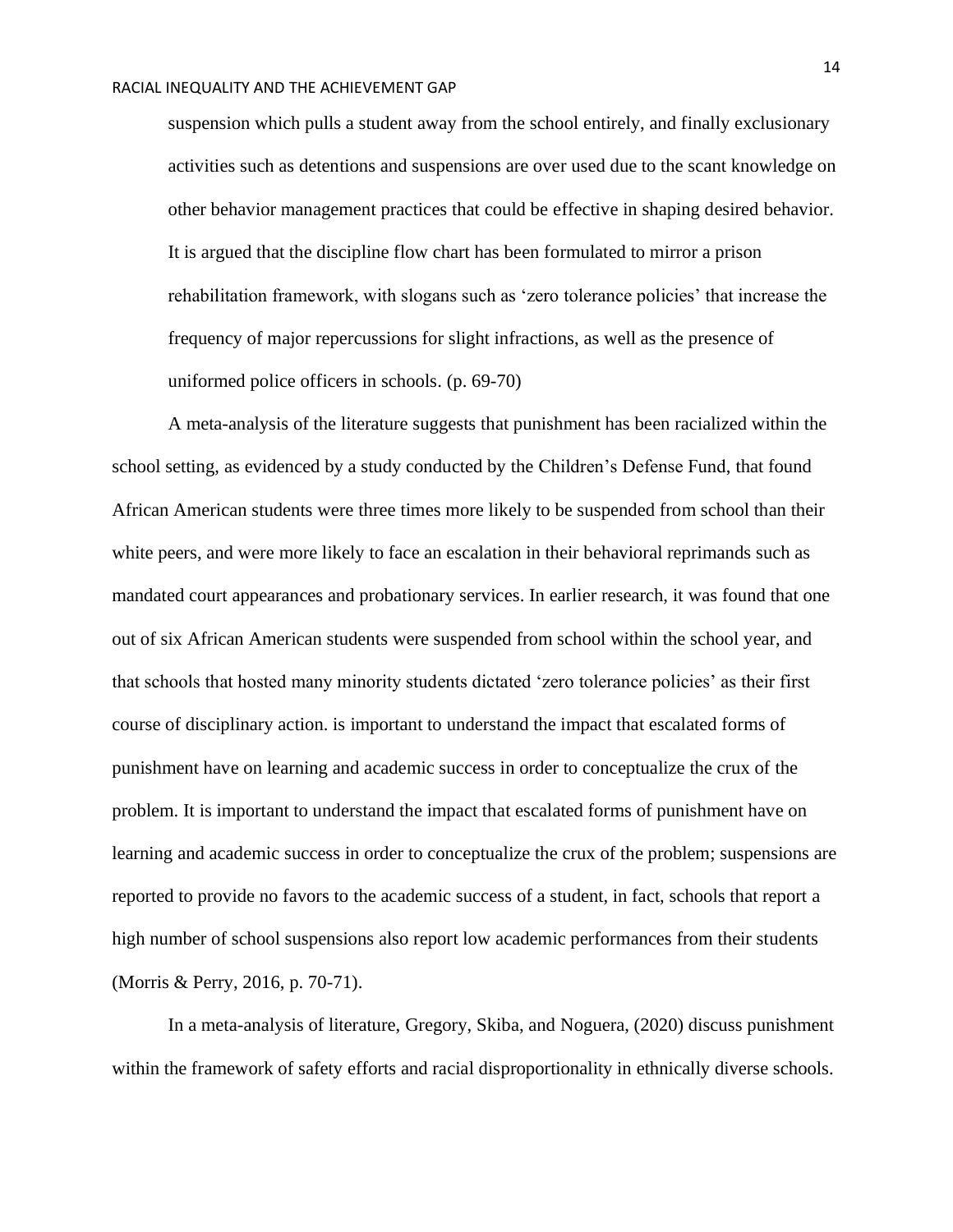According to their findings, Black students are disproportionately punished within school settings; 1 in 5 black students compared to 1 in 10 white students were subjected to a suspension (p. 59).

Carry-over effects of suspensions or expulsions were noticeable with the academic performance of the students, in a study that followed two cohorts that differed on the basis of a suspension, students in the cohort that had received the suspension fell three grade levels behind their peers in the cohort who did not receive suspensions in their reading skills, and were five years behind almost two years later (p. 60). Expounding effects of disciplinary decisions such as expulsions have other effects such as disengagement, "students may become less bonded to school, less invested in school rules and coursework, and subsequently, less motivated to achieve academic success." (p.60). It is critical that educators introduce other behavioral interventions for students, as is pointed out by Fisher and Kennedy who state that students who lack motivation are less likely to engage in school and are therefore more likely to drop-out of school.

#### **Drop-out rates**

A sobering view on drop-out rates as a marker is clearly discussed by Fisher and Kennedy, (2017) who report that the United States department Education center for Education Statistics (NCES) calculated that national average graduation rate stands at 80 %, offering a baseline for a comparison between the graduation rates of white students (84%), black students (67%), Hispanic students (71%), and American Pacific Islander students who come in with the lowest rates at 65 %. It has been posited that other factors such as socioeconomic status, disabilities, and English literacy levels contribute to these statistics, but it is also obvious that race group membership does contribute to the levels of achievement of students (Fisher & Kennedy, 2016, p.152).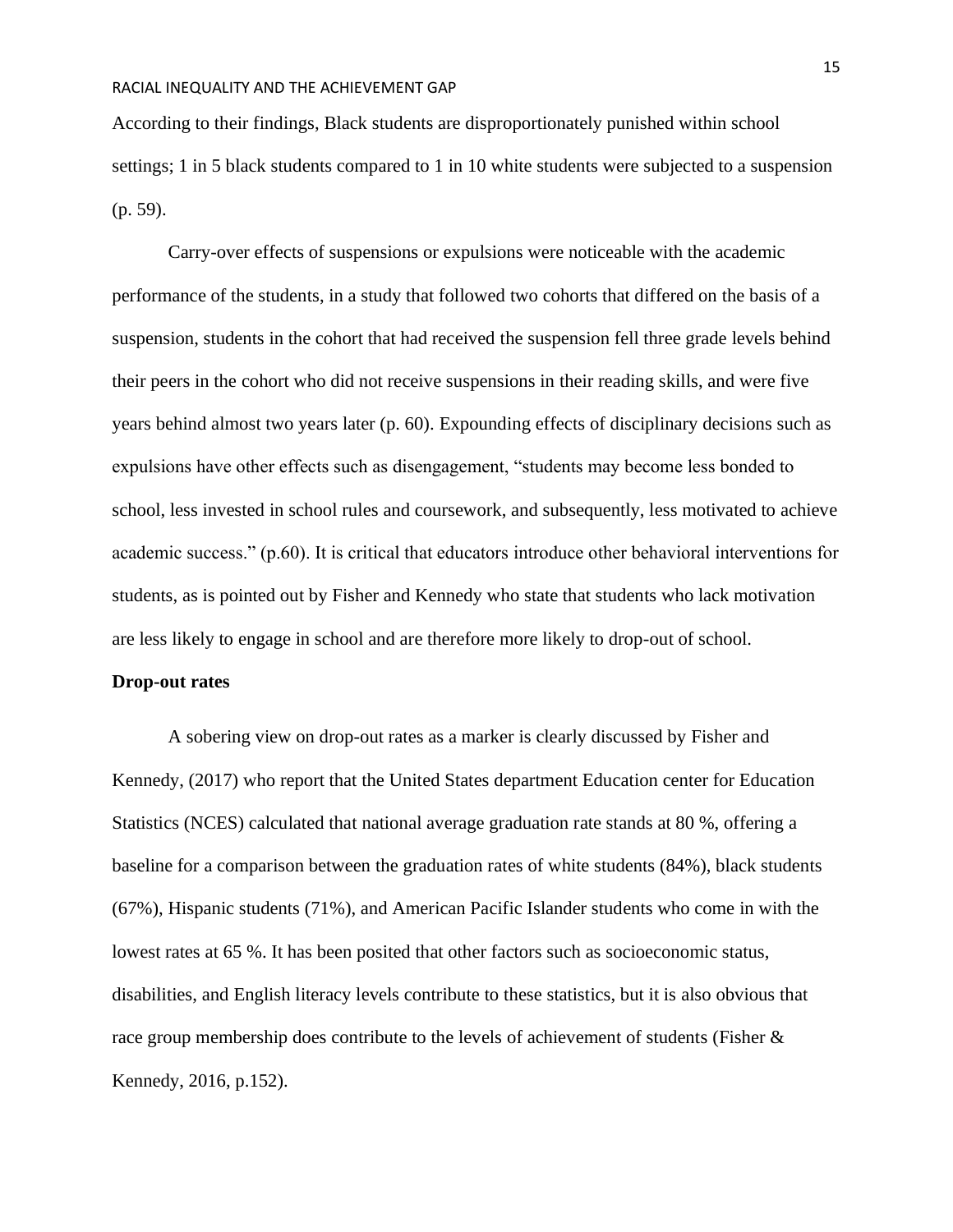#### **College-completion rates**

In 2013, a statistical report was released by the Advisory committee on Student Financial Assistance based in Washington D.C., that detailed the results of a decade long meta-analysis of studies conducted by education scholars and researchers interested in the relationship between inequality and college completion rates. A delineation of the report indicated that socioeconomic status, course selection in high school, and parental involvement were key factors in determining whether a student would complete college. In the report, the (ACSF, 2010) indicated that "over one million bachelor's degrees were lost between the years of 2000 and 2010," and that "ongoing loss of bachelor's degrees will exacerbate existing disparities in educational attainment by race, ethnicity, and family income," (p. 3). It is further reported that the likelihood of Hispanic and Black students completing college was determined by their induction to a fouryear or two-year college; students from these two racial groups were more likely to complete college if they attended a four-year college, (p.5)

It is important to examine this factoid, as Hispanic and Black students were more inclined and encouraged to enroll in two-year colleges due to the lower tuition bills that most two- year colleges offer, (ACSF, 2010, p.5). Results of one study disseminated for the report indicated that only 41% of low-income Black students out of the 86% expected to earn a four-year degree actually enrolled in a four-college, and that only, "32% of Black students enrolled in either four of two-year colleges managed to complete a four-year degree," (ACSF, 2010, p.6).

Banks & Dohy (2018), present a more linear picture of the data, unveiling through a meta-analysis of completion rates in four-year institutions that, African American students were the least likely to graduate; their white peers graduated at the rate of 67.2 % while they graduated at a rate of 45.9% (p.1). Furthermore, data indicated that disparities existed even through the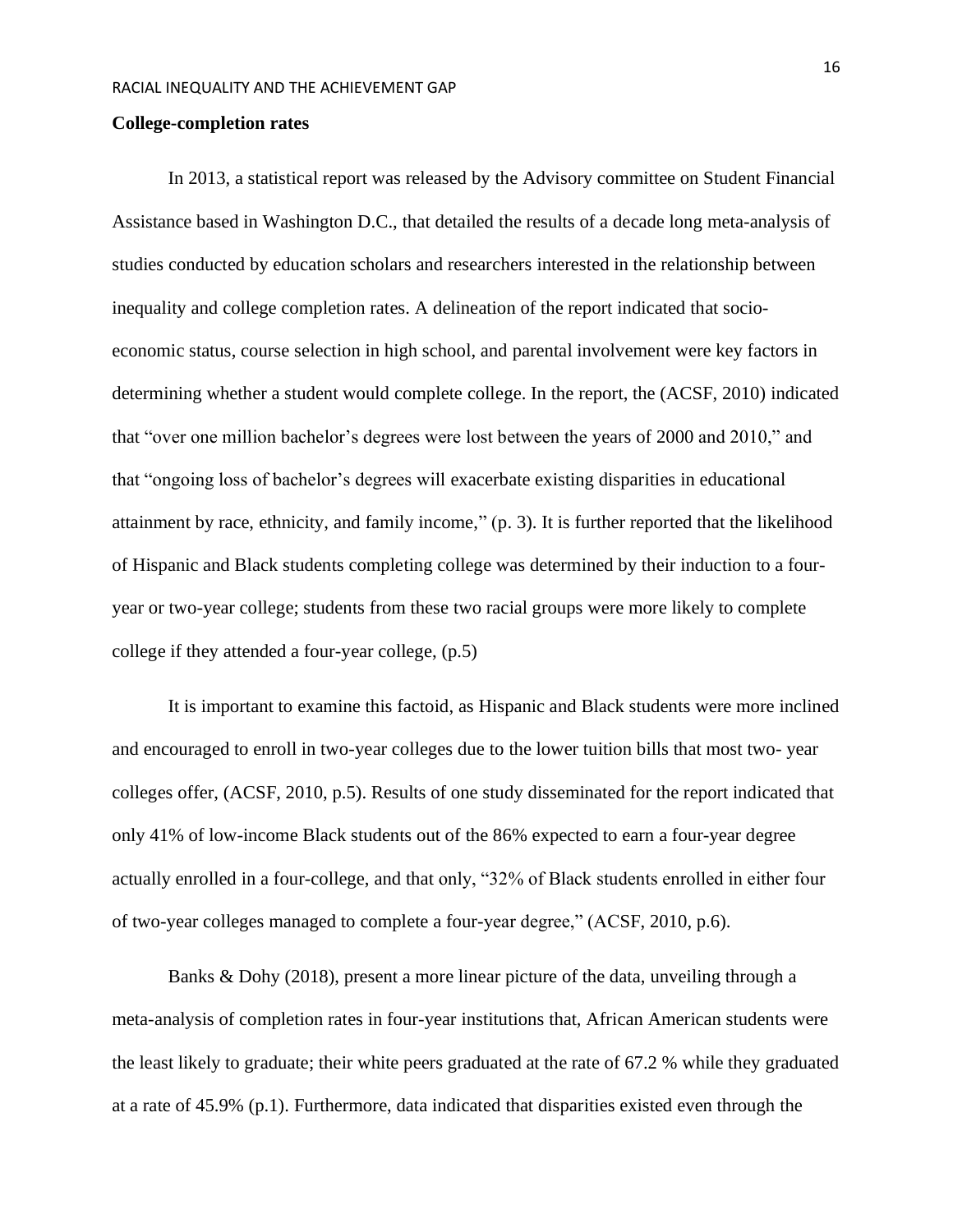transfer student pipeline, indicating that 1 out of 5 white transfer students went onto graduate with a four-year degree compared to 1 out of 13 African American Students,  $(p.1)$ .

Recent research on the existence of the achievement gap in education has converted to discussions on opportunity gaps as barriers to the educational attainment of African American students. Banks & Dohy (2018), discuss social issues such as the state of "housing, nutrition, safety, and enriching experiences," as inroads to low educational achievement for African American students, (p.1). It is however imprudent and dangerous to negate the impact that race and racial inequality have on the educational achievement of African American Students. Reports of macro and micro aggressions that African American students experience on campuses across the Unites States are ample, in an article for the New York Times, African American Students reported nooses were hung in their University's student center, and the underwhelming response by the institution to the incident where they cited colorblindness as a rebuttal (p.2). It is reported that incidences of racism in predominately white institutions can lead African American students and other students of color to be disengaged, underperform, and drop out of school,  $(p.2)$ .

Representation also factors highly into the college completion conundrum, Banks  $\&$ Dohy (2018), state that most university professors in the United States are white, which "supports the maintenance of the status quo, and a lack of variance in the curriculum and highquality mentorship for African American students from faculty who look like them," (p. 2). An imbalance in representation can have long lasting emotional and mental effects on African American students; the 'feeling of belonging' is considered one of the most important predictors of college completion for all college students, yet most African American students reported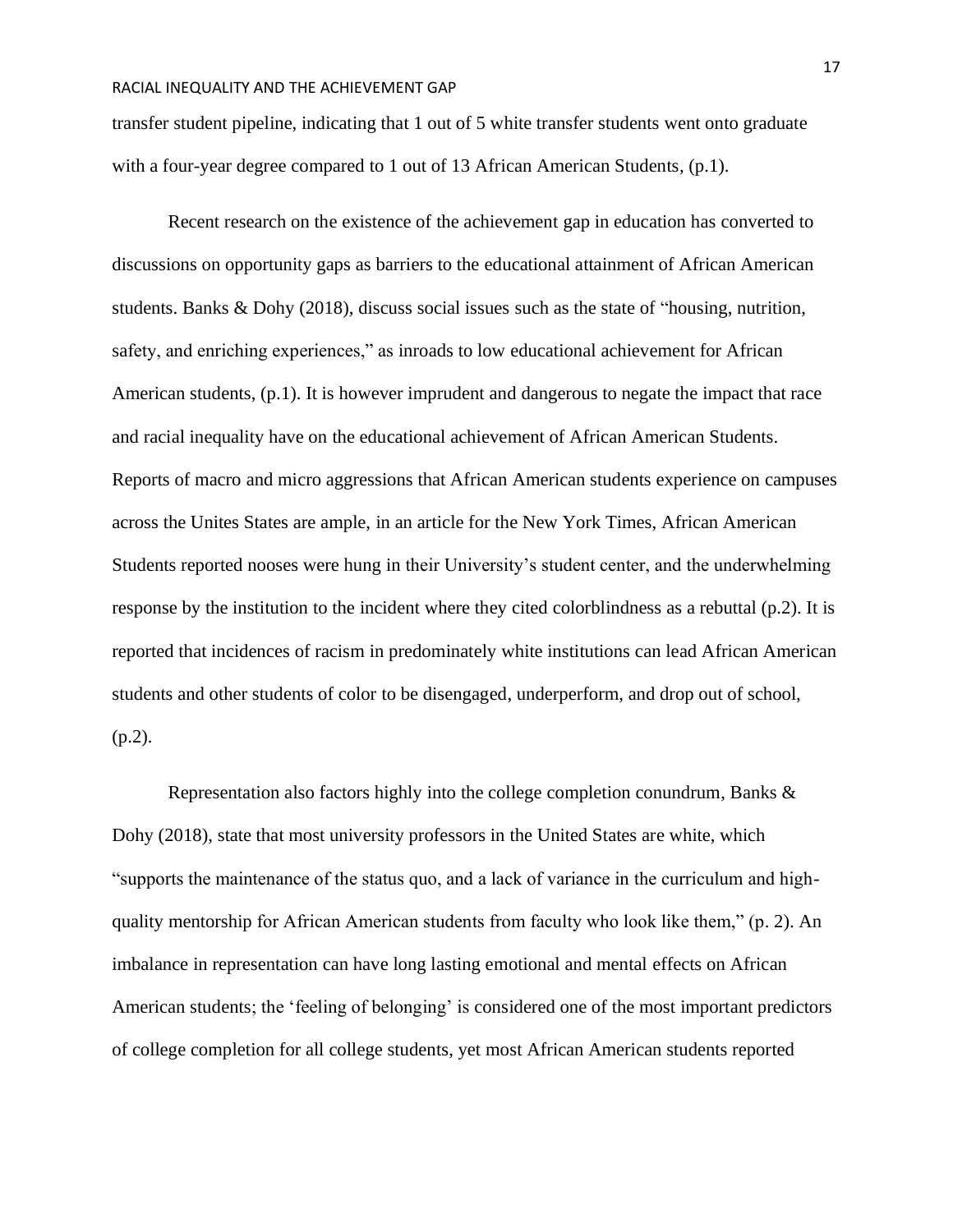feelings of inferiority, a lack of relation with counselors, teachers, and instructors, and beliefs that those in authority did not care to intervene in their failures of encourage the successes, (p.3).

#### **Opportunity gap or Achievement Gap?**

A recent debate in research hopes to develop a more holistic view of the disparities in education. In a book review, Hall, (2013) explores the impact of opportunity gaps versus those of achievement gaps. Opportunity gaps are said to be the "larger issue," (p.335) and cement the need to make changes to the American Educational system as in a pool of 65 countries, American students are said to fall behind 31 countries in Math proficiency, and 16 countries in Reading proficiency," (p.335). A consistent focus on the achievement gaps between racial groups or gender groups is found to be more costly to the efforts to close the gaps, as these gaps do not solely exist between racial groups in America, but also between American students and students from other countries as well. According to Hall, (2013) a focus of educational reform should be directed towards closing gaps in:

The teacher equality gap, the teacher training gap, the challenging curriculum gap, the school finding gap, the digital divide gap, the wealth and income gap, the employment opportunity gap, the affordable housing gap, the healthcare gap, the nutrition gap, the school integration gap, and the quality childcare gap, (p.338)

In exploring solutions to close the gaps, more holistic ventures can be implemented, such as: a) creating adjustments in the makeup of relationships between teachers and their students as in developing teacher engagement strategies to increase cultural competency, and b) developing curricula that mirrors the students experiences to mobilize students to socio-political consciousness, and encourage help-seeking behaviors. It is stated that these interventions would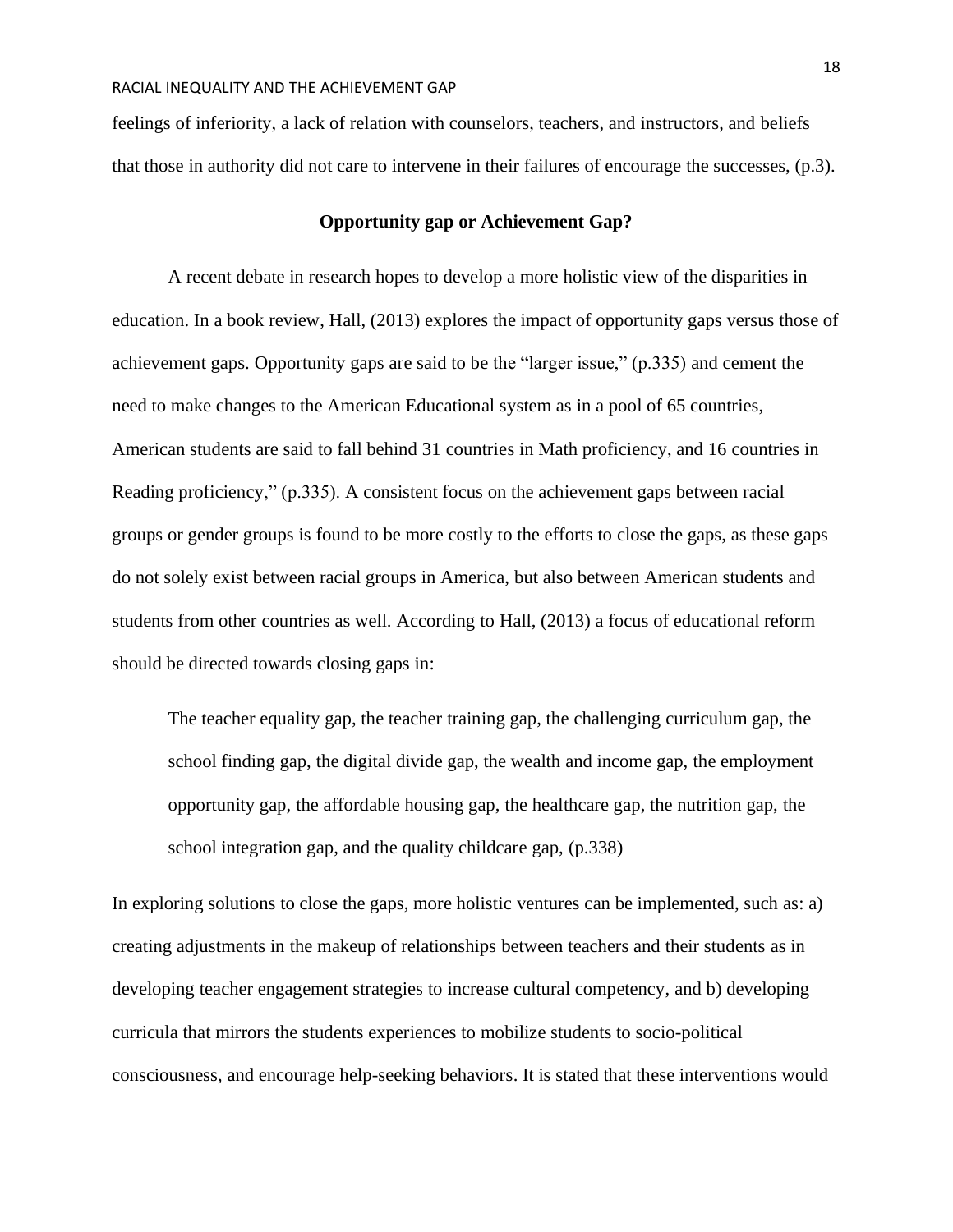serve to improve teacher-student relations, thereby reducing occurrences of barriers to achievement such as suspensions and expulsions, (Hall, 2013, p.339-340).

A solid argument is made for the focus to shift to achievement gaps, but the reality is that an application to develop a more holistic intervention would still leave African American Students behind, as evidenced by the attempts of American Congress to enact two Education policy Acts that still leave African American children behind. The No Child Left Behind Act (NCLB), was approved for implementation in 2001 and aimed to increase enforce the accountability of educational stakeholders in providing quality education to all students regardless of their group membership. According to Leatherwood & Payne (2016), NCLB was a standards-based reform that failed to acknowledge the differences that different students possess such as socioeconomic status and race, and in doing so had allowed for the same "top down efforts to rationalize schools," (p.563). A more rational attempt would be to decentralize education standards and recognize that, "standards based reform works out to mean one thing in a blue state like Maryland, another in a purple state like Michigan, and something still different in a red state like Utah," (p.563).

Knight (2019), conducted a study to explore if Every Student Succeeds Act (ESSA) enacted in 2016 was operative. It was identified that No Child Left Behind fell short in providing equity in two areas: access to funding, and access to experienced teachers in schools that hosted predominantly students of color. In the study, observations into whether the distribution of teacher salaries, teacher experience, and student-teacher ratios were equal within school districts, as well as whether funding per-student within districts affected the availability of teachers in high-poverty districts and high-minority schools. On a national level, data from the study displayed that high-minority and high-poverty schools received, "less funding, lower proportions

19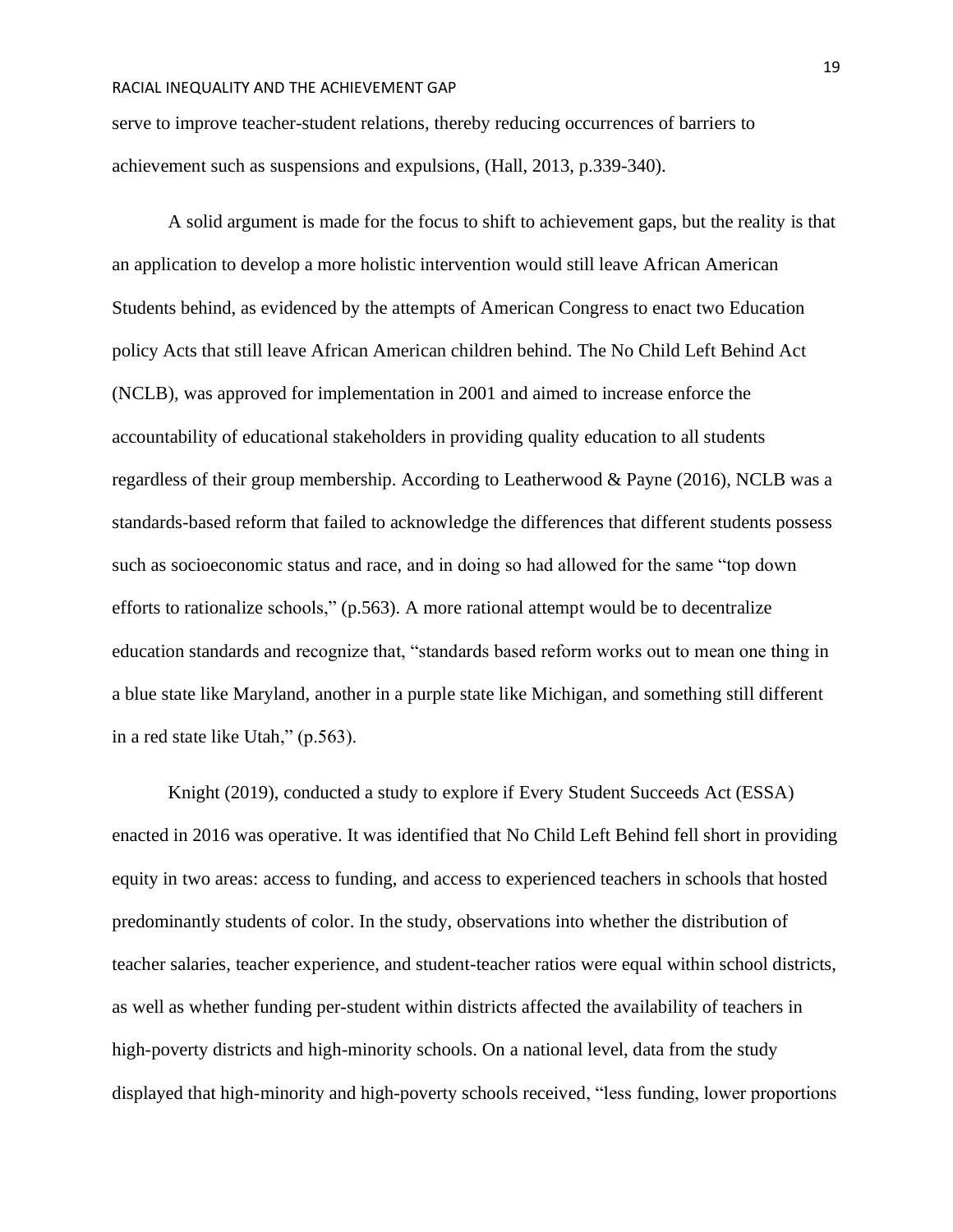of experienced teachers, and fewer teachers," (p.617). On the other hand, a comparison on schools within the same school district, the data showed that teachers in high-poverty and highminority schools were paid more, but were less experienced when compared to higher resourced schools within the same school district.

According to Fram, Miller-Cribs and Van Horn, (2007) schools where ethnic minorities make up the majority group tend to receive little to no federal funding that impact the quality and availability of resources required for both staff and students to succeed.

Fram, Miller-Cribbs, and Van Horn (2007) conducted a research study aimed specifically at analyzing the role that race, socioeconomic status, family, classroom, and school factors play in influencing the educational experiences of students. The study followed 3,501 kindergartenaged students until they completed their first-grade year who attended schools in 246 schools in the South (p. 311-312). The sample size consisted of white students (56 %), black students (29.2%), and Hispanic students (14.8%). Fifty-two percent of the participants were male, and forty-eight percent were female (p. 314). Out of the total number participants, 1,338 students attended high-ethnic minority schools, which are characterized by a student's body consisting of an overwhelming number of students of color compared with white students.

Several findings suggest that attendance in these schools was costing the students quality educational standards as it was reported that the schools with a high-ethnic minority population hired teachers with considerably lower teaching experience and certifications, as well as hosted classrooms that were not adequately equipped with resources that would ensure proper learning (p. 313). It is appropriate to be concerned as it has been found that, "teachers who are more experienced, possess stronger academic and cognitive skills, and acquire subject-specific preparation and expertise, have positive effects on student learning, (p. 311).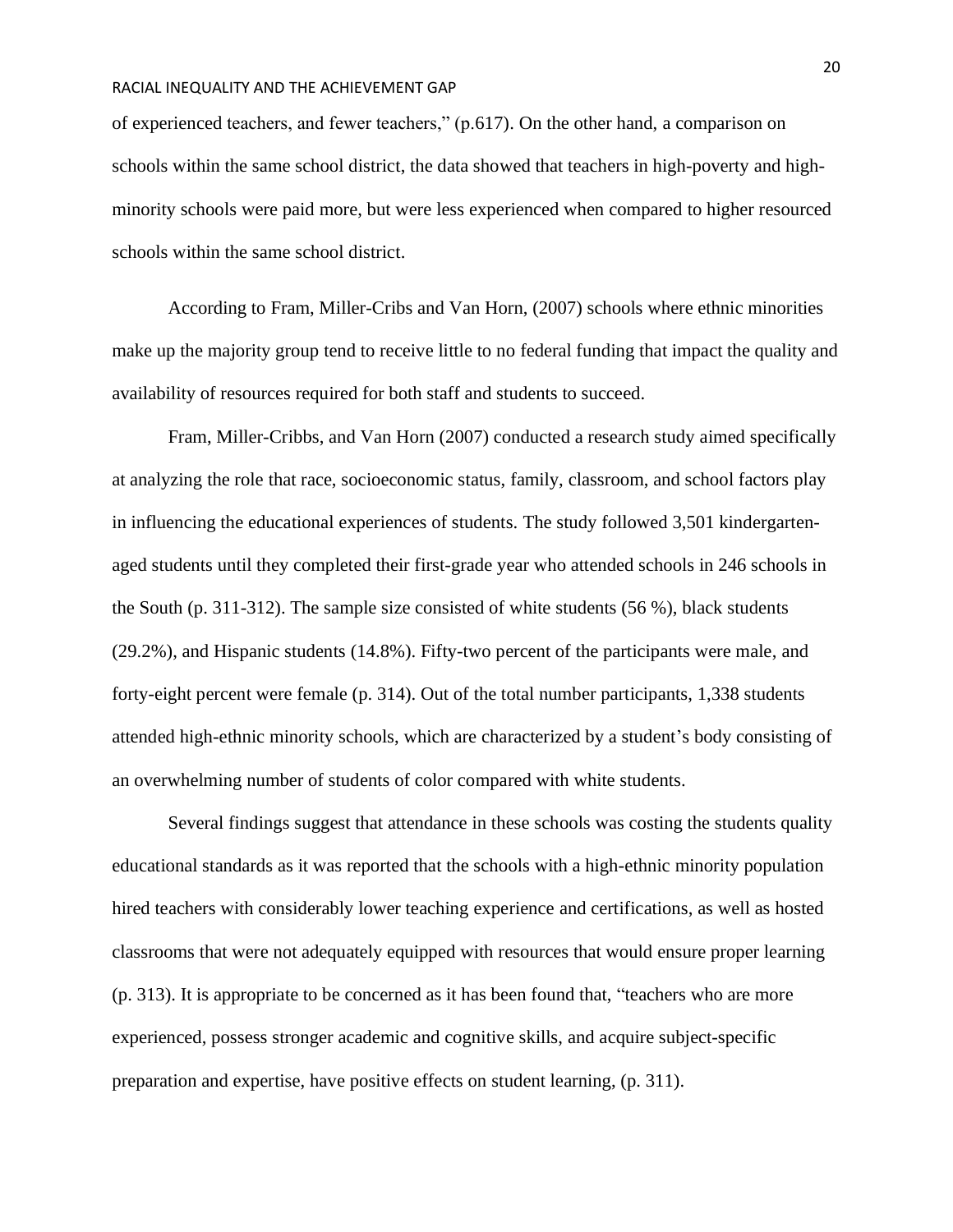#### **Implications for educational stakeholders**

The achievement of closing the gap is going to be an uphill battle and changing the internal dynamics of the American educational system might be one area we need to work on. Utilizing stakeholders that are in constant contact with students and their families, such as teachers and school counselor's, might prove to be effective in making effective changes.

Mason, Hughey and Burke (2019), discuss the use of William Glasser's choice theory in closing the achievement gap as it applies the idea of Glasser's Quality School model that encourages teachers to, "build competence and eliminate both failure and discipline problems," (p.21). According to Glasser, schools that are successful work on creating an environment that, appreciates trust and respect; makes sure to include all stakeholder's voices in decisions that impact school culture; discards the use of punishment in favor of practices that encourage connection such as supporting, caring, and listening; encourages ownership and responsibility taking over the choices one makes; as well as moves away from labeling students with disorders that put them at peril of internalization and self-fulfilling prophecies, (p.21-22).

Mayer and Tucker (2010), offer more support to the idea of building relationships with students, it is stated that students of color in particular benefit from this intervention as teachers and school counselors then become conduits to, " provide connections to social and cultural capital that might be absent through a student's familial relationships," (p.474). A connection to social and cultural capital can breed even bigger positive effects, as this might endear students to become more conscious of their identity, and therefore connect with the socio-political realities associated with their identities. It is stated that students who possess this socio-political consciousness are more resilient and are more likely to engross themselves in civic engagement,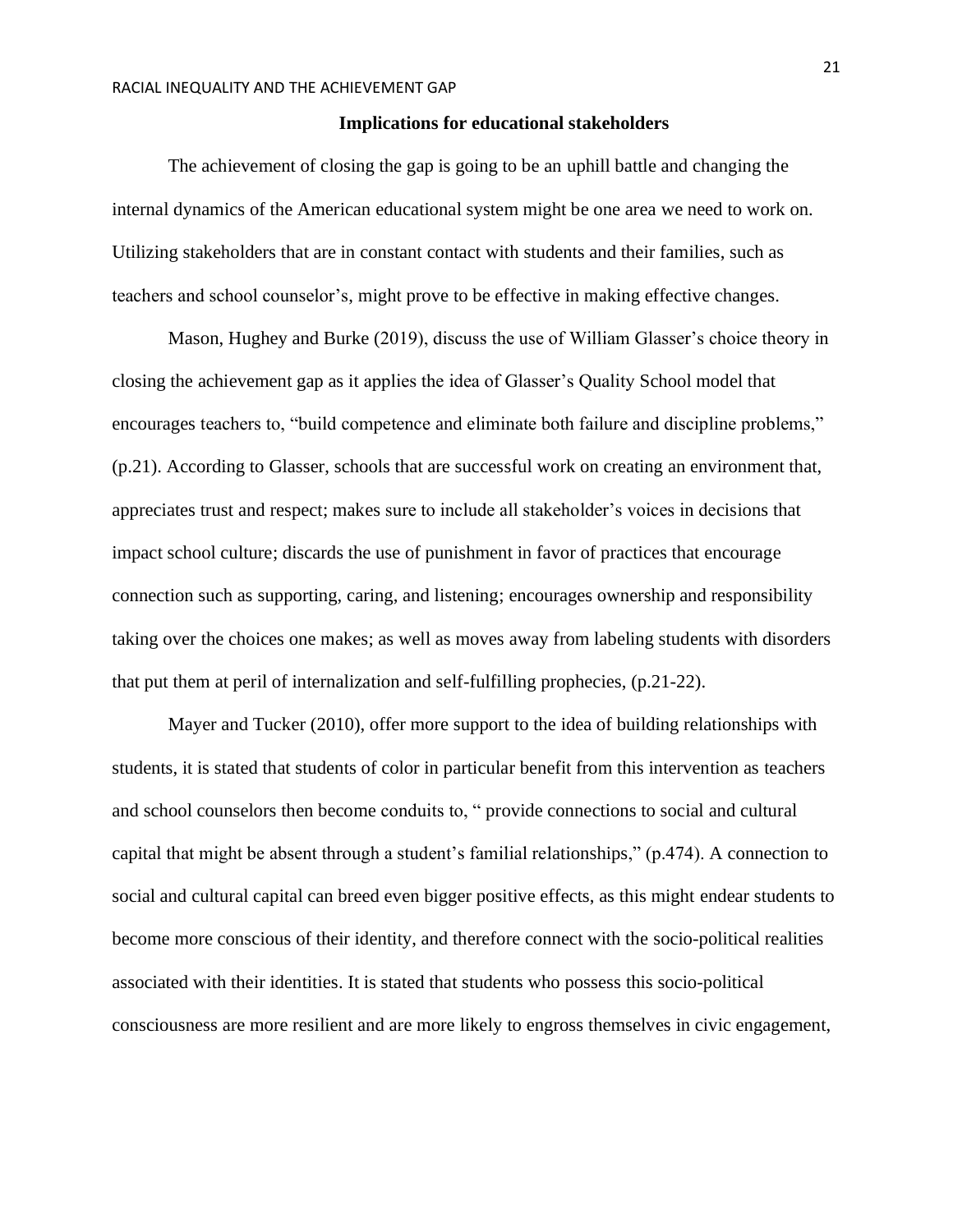(Seider, Graves, El-Amin, Scoutter, Tamerat, Jennett, Clark, Malhotra, & Johannsen, 2018, p.169-171).

According to Hines, Moore, Mayes, Harris, Vega, Robinson, Gray, & Jackson (2020), school counselors are important stakeholders within the school as they address the, "academic, social, and career development of their students," (p.219). Achieving effectiveness will require school counselor's to be, a) leaders who work to encourage collaboration between stakeholders in order to ensure all their students success, b) advocates for systemic change who collaborate with stakeholders and utilize data to communicate institutional needs to all stakeholders, c) counselors and coordinators who us creative and innovative ways to facilitate brief, individual and group sessions to meet student needs, and d) data driven in their use of assessments and reports that they will use to plan for, and implement school wide policies, (p. 223-224).

#### **Conclusion**

In reviewing the literature, we see several studies that show how racial inequality contributes to the achievement gap. Studies have identified that several markers in the current American educational paradigm such as grades, standardized test-scores, college-completion rates, punishment disparities, and drop-out rates that make a case for group membership based on race leading to the underachievement of African American students. Other considerations such as changing the system for every student are helpful only if they run parallel to the internal systemic changes that will ensure educational equality for all students. A shift in research calls for a focus on opportunity gaps instead of achievement gaps in order to avoid top-down policies that fail to ensure the success of all students, but as evident in the review, policies enacted are still falling short of this goal. It might be helpful for researchers to explore a framework that explores the decentralization of the educational system as well as a conscious rebuilding of it to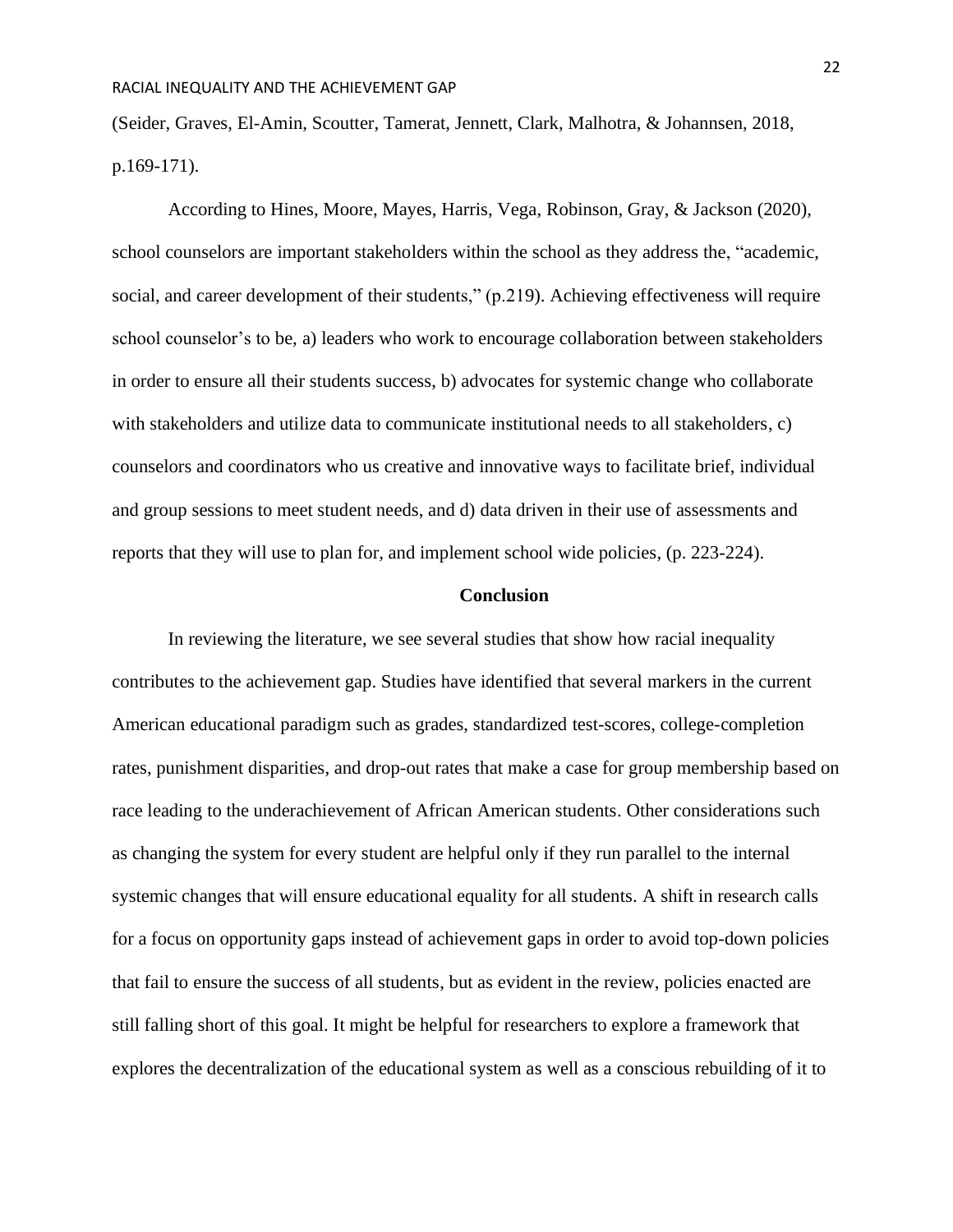encompass systemic internal changes that account for the barriers that racial group membership

has on educational equality.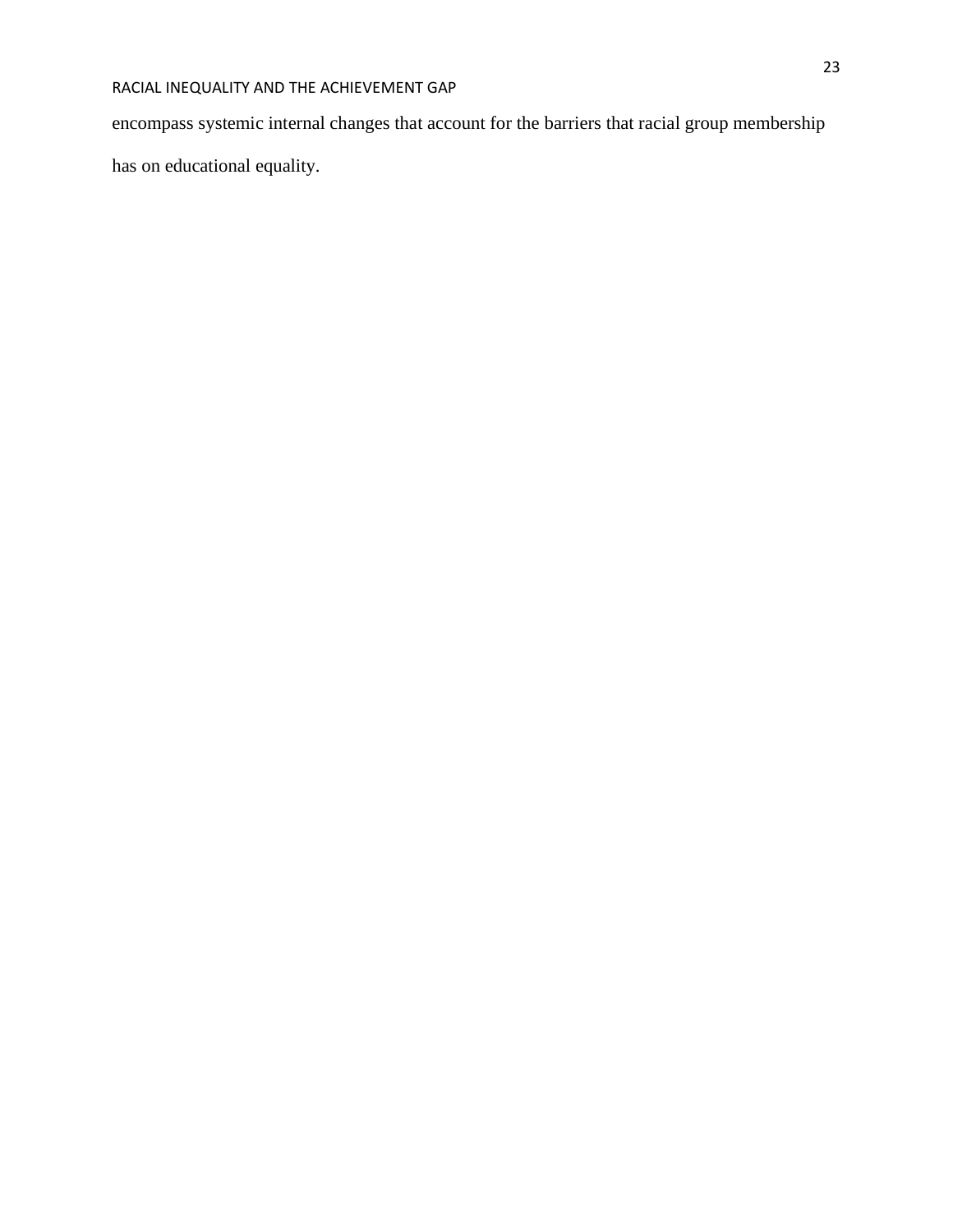#### **References**

Advisory Committee on Student Financial Assistance (2013) Bachelor's degree losses among lowincome Black and Hispanic high school graduates.

<https://files.eric.ed.gov/fulltext/ED553333.pdf>

- Au, W. (2015). Meritocracy 2.0: High-stakes, Standardized Testing as a Racial Project of Neoliberal Multiculturalism. *Educational Policy,* 30(*1), 39-62. https://*DOI: 10.1177/0895904815614916
- Anderson, E. (2012) Reflections on the "Black-White Achievement Gap." *Journal of School Psychology.* 50, 593-597.
- Banks, T., & Dohy, J. (2018) Mitigating Barriers to Persistence: A Review of Efforts to Improve Retention and Graduation Rates for Students of Color in Higher Education. *Higher Education Studies,* 9*(1*), 1925-4741. https://doi.org/10.5539/hes.v9n1p118
- Crowley, R. (2019). White Teachers, Racial Privilege, and the Sociological Imagination. *Urban Education,* 54(*10), 1462-1488 https://*DOI: 10.1177/0042085916656901
- Dorau, B.G. (2020) Racism in America: Overview
- Fisher, E.S., & Kennedy, K.S. (2016) Counseling Special Populations in Schools. Oxford University Press.
- Fram, M.S., Miller-Cribbs, J.E., & Horn, L.V. (2007). Poverty, Race, and the Contexts of Achievement: Examining Educational Experiences of Children in the U.S South. *National Association of Social Workers,* 309-319.
- Gregory, A., Skiba, R.J., & Noguera, P.A. (2020) The Achievement Gap and the Discipline Gap: Two sides of the Same Coin? *American Educational Research Association.* 39(*1*) 59-68. https://www.jstor.org/stable/27764554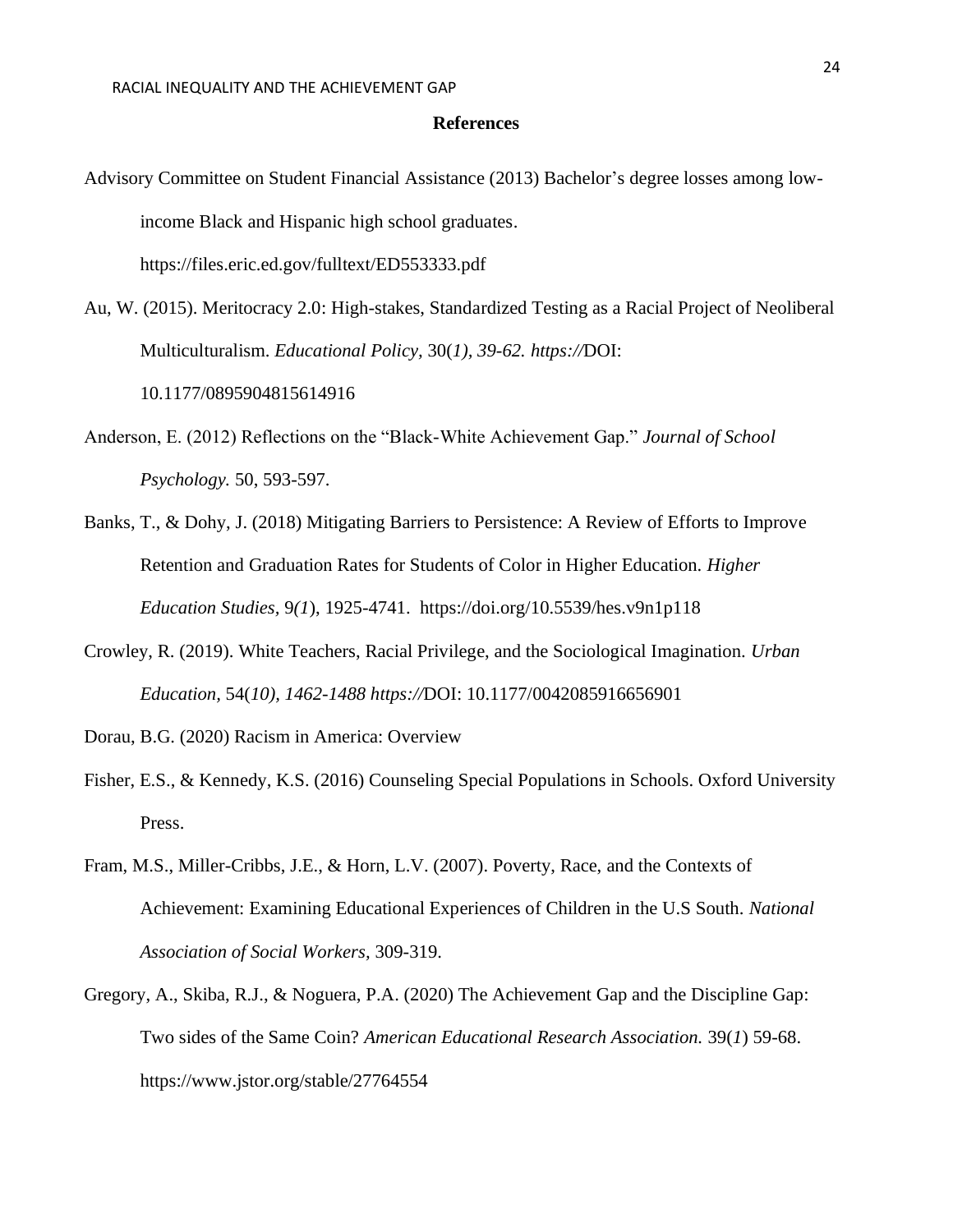- Hallinan, T.M. (2001). Sociological Perspectives on Black-White Inequities in American Schooling. *American Sociological Association 74, 50-70.*
- Hayle, S., Wortley, S., &Tanner, J. (2016) Race, Street Life, and Policing: Implications for Racial Profiling. Retrieved from https://doi:10.3138/cjccj.2014.E32
- Hines, E.M., Moore, J.L., Mayes, R.D., Harris, P.C., Vega, D., Robinson, D.V., Gray, C.N., &Jackson, C.E. (2020) Making Student Achievement a Priority: The Role of School Counselors in Turnaround Schools. *Journal of Urban Education.* 55(*2*), 216-237. https://

#### DOI: 10.1177/0042085916685761

- Hung, M., Smith, W.A., Voss, M.W., Franklin, J.D., Gu, Y., & Bounsanga, J. (2019). Exploring Students Achievement Gaps in School Districts Across the United States. *Education and Urban Society,* 52(*2*), 175-193.
- Jang, H., & Reardon, S.F. (2019). States as Sites of Educational (In)Equality: State contexts and the Socioeconomic Achievement Gradient. 5(*3*), 1-22. https:// DOI: 10.1177/2332858419872459
	- Leatherwood, D., & Payne, C. (2016) [Supplemental material] Putting No Child Left Behind Us: Rethinking Education and Inequality 562-570.
	- Morris, E.W., & Perry, B.L. (2016) Punishment Gap: School Suspension and Racial Disparities in Achievement. *Social Problems,* 63, 68-86 https://doi: 10.1093/socpro/spv026
	- Muhammad, A. (2015). Overcoming the Achievement Gap Trap: Liberating Mindsets to Effect Change. Solution Tree.
	- Parnes, M.F., Kanchewa, S.S., Marks, A.K., Schwartz, S.E.O. (2020). Closing the college Achievement gap: Impacts and processes of a help-seeking intervention. *Journal of Applied Developmental Psychology* 67, 101-121.